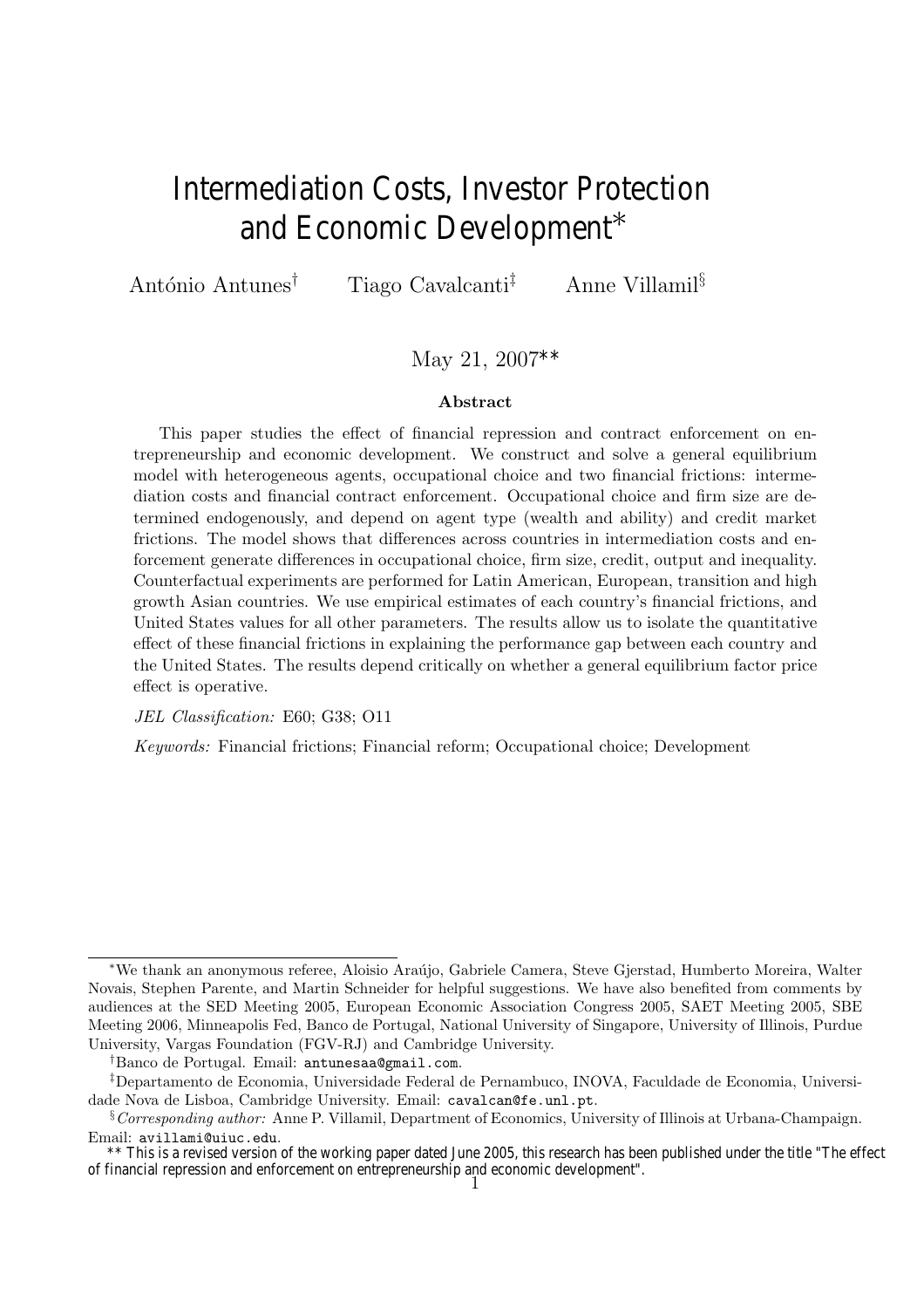### 1 Introduction

Financial intermediation costs and contract enforcement vary considerably across countries and with the level of economic development. For example, Demirguç–Kunt, Leaven and Levine (2004) document that the net interest margin, which reflects explicit and implicit financial sector taxes (e.g., taxes on financial transactions, intermediary profits or inflation) and bank regulation (e.g., barriers to entry and non-interest-bearing reserve requirements), is over 10% in Belarus, Burundi and Ghana, but less than  $2\%$  in the Netherlands and Switzerland.<sup>1</sup> Similarly, data from The World Bank (2005a) shows that collateral and bankruptcy laws vary considerably across countries, as does the quality of the judicial system in which the laws are enforced. Seminal research by La Porta, Lopes-de-Silanes, Shleifer and Vishny (1998) shows that institutions that affect contract enforcement are correlated with the level of economic development (see figure 2). We study the quantitative effects of these financial frictions on three measures of macroeconomic development: output per capita, total credit and income inequality.

We construct a general equilibrium model with heterogeneous agents and two financial frictions – limited enforcement and intermediation costs. Agents choose to be either workers or entrepreneurs, as in the Lucas (1978) "span of control" model. We make a key modification by assuming that firms use capital in addition to labor; see Antunes and Cavalcanti (2007). Heterogeneous ability is exogenous, in the sense that the ability to manage a firm productively is drawn from a fixed distribution and is independent within and across generations. Agents choose consumption and capital bequests to maximize preferences subject to lifetime wealth. Bequests thus connect generations across time and the bequest distribution evolves endogenously. We study two capital market frictions: a deadweight cost to intermediate loans and an incentive constraint to ensure loan repayment. The capital of each entrepreneur depends on the profitability of the project and the entrepreneur's net worth. Thus, the most able individuals will not necessarily become entrepreneurs or operate firms of the unconstrained optimal size. Rather, occupational choice and firm size are determined endogenously by an agent's type (ability and bequest) and the credit market frictions.<sup>2</sup>

We calibrate the model economy so that the long run equilibrium matches key statistics of the United States economy. We then explore how the equilibrium properties of the model change with variations in the two policy variables, intermediation costs and the level of contract enforcement. First, we consider benchmark changes in the policy parameters. Next, we use independent estimates of intermediation costs and contract enforcement for Brazil, France, Russia and Singapore, keeping the other parameters at the U.S. level. Through this counterfactual exercise, we evaluate what U.S. output per capita and credit would be if financial contract enforcement and intermediation costs were the same as in, for instance, Brazil.

The effects of these financial market imperfections depend on two opposing forces: a *demand* effect and a *general equilibrium effect*. When intermediation costs increase or enforcement weakens, the demand for loans by entrepreneurs decreases for a given interest rate. This is the demand effect. When the interest rate is exogenous, this is the only effect in the loan market. Consequently, less productive and smaller firms operate because a larger number of these firms is required to clear the labor market. When the interest rate is endogenous, a fall in the demand for loans decreases the

<sup>&</sup>lt;sup>1</sup>The net interest margin is a measure of the wedge between borrowing and lending rates. See figure 2.

<sup>&</sup>lt;sup>2</sup>Antunes, Cavalcanti and Villamil (2007) prove the existence of a unique stationary equilibrium that is fully characterized by a time invariant bequest distribution and associated equilibrium factor prices. From any initial bequest distribution and any interest rate, convergence to this unique invariant bequest distribution occurs. They also describe a direct, non-parametric approach to compute the stationary solution.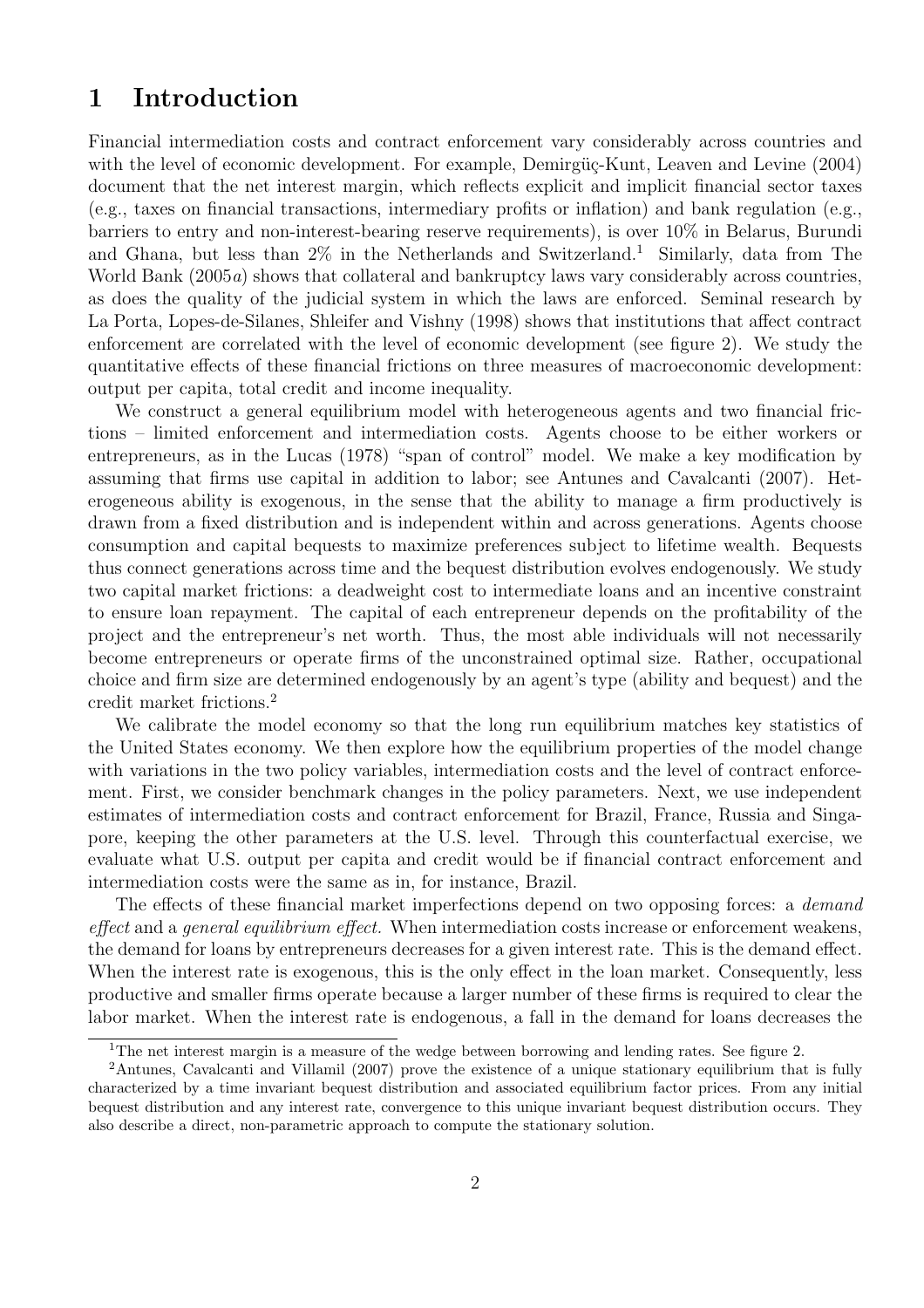interest rate. A lower interest rate implies higher capital, productivity, and firm size. This is the general equilibrium effect, and the overall effect of a change depends on the two opposing forces.

Our simulations show that the quantitative effect of financial reform depends critically on the interest rate. For instance, when financial contract enforcement and intermediation costs change from the U.S. to the Brazilian level, output per capita decreases by roughly 43 percentage points when the interest rate is fixed (this is about half of the difference in output per capita between Brazil and the United States),<sup>3</sup> but by only 6.3 percentage points when the interest rate is determined endogenously. The general equilibrium factor price effect is quantitatively significant. The effect of financial reform on entrepreneurs' income inequality is also striking. When the interest rate is fixed, financial reform decreases borrowing costs. Fewer but more able managers become entrepreneurs, and this is more efficient. Inequality increases because more able managers operate firms. When the interest rate is endogenous it increases after an identical financial market reform. This offsets the loan demand effect, especially for able but capital constrained entrepreneurs at the upper tail of the entrepreneurial income distribution. Finally, we check the robustness of our results by assuming that a significant fraction of output is produced by non-financially constrained firms, which form a 'corporate sector' (see Quadrini, 2000). Interestingly, adding this unconstrained sector augments the capital market distortions because the frictions increase the amount of capital used by this sector, but not necessarily more productively than by some credit constrained entrepreneurs.

The paper proceeds as follows. Section 2 describes the model. Section 3 considers the occupational choice problem. Section 4 describes the model calibration. Section 5 contains policy experiments designed to evaluate the effects of benchmark changes in the two financial frictions. Section 6 performs counterfactual experiments for selected countries. Section 7 analyzes the economy with a financially unconstrained corporate sector and compares it with the baseline model. Finally, section 8 concludes.

### 2 The model

Consider an economy with a continuum of measure one individuals. Each individual lives for one period and reproduces another such that population is constant. Time is discrete and infinite  $(t = 0, 1, 2, \ldots)$ . There is one good that can be used for consumption or production, or left to the next generation as a bequest.

#### 2.1 Preferences, endowments and technology

Preferences: Agents care about their own consumption and leave a bequest to their offspring. Let  $c_t^i$  and  $z_{t+1}^i$  denote consumption and bequests, respectively, by agent i in period t, with

$$
U^{i} = (c_{t}^{i})^{\gamma} (z_{t+1}^{i})^{1-\gamma}, \quad \gamma \in (0,1).
$$
 (1)

The utility function implies that agents are risk-neutral with respect to income as the indirect utility function is linear in wealth. This implies that any additive punishment or reward in utility may be measured in terms of income. For tractability, we assume that preferences are for the bequest and not the offspring's utility.<sup>4</sup>

<sup>3</sup>Interestingly, intermediation costs and contract enforcement can explain most of the difference in output per capita and total private credit as a share of output between France and the United States.

<sup>4</sup>For a similar formulation, see Banerjee and Newman (1993) and Lloyd-Ellis and Bernhardt (2000).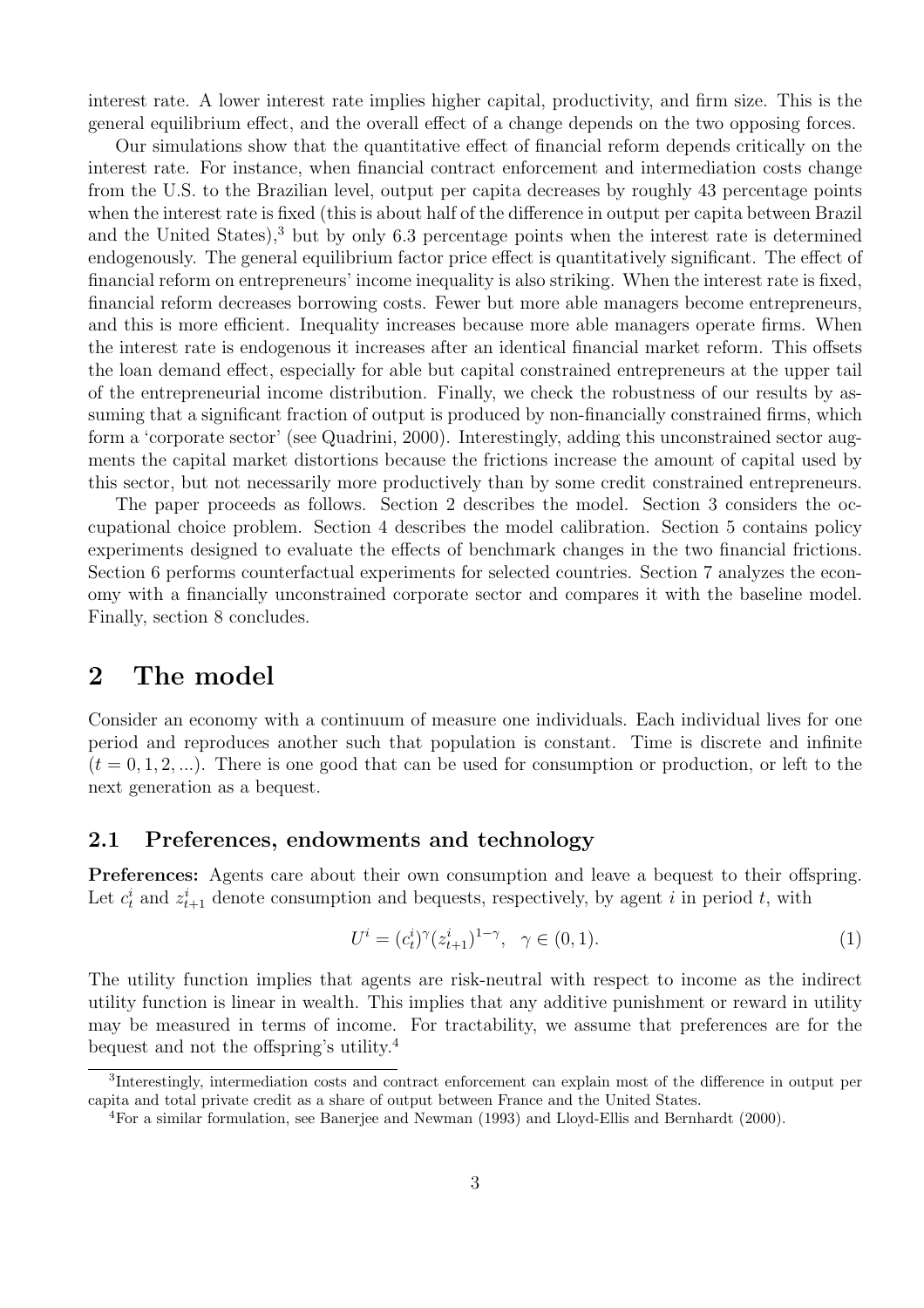**Endowments:** Each agent is endowed with an initial wealth,  $b_t$ , inherited from the previous generation. An individual can be either a worker or an entrepreneur. Entrepreneurs create jobs and manage their labor force,  $n$ . As in Lucas (1978), each individual is endowed with a talent for managing,  $x^i$ , drawn from a continuous cumulative probability distribution function  $\Gamma(x)$  where  $x \in [0, 1]$ . Thus, in each period agents are distinguished by their initial bequest and ability as entrepreneurs,  $(b_t^i, x_t^i)$ . We assume that an agent's talent for managing is not hereditary and  $(b_t^i, x_t^i)$ is public information. In the remainder of the paper we drop agent superscript  $i$ .

**Production sector:** Managers operate a technology that uses labor,  $n$ , and capital,  $k$ , to produce a single consumption good,  $y$ , that is represented by

$$
y = xk^{\alpha}n^{\beta}, \quad \alpha, \quad \beta > 0, \quad \text{and} \quad \alpha + \beta < 1. \tag{2}
$$

Capital fully depreciates between periods. Managers can operate only one project.

The capital market: Agents have two options in which to invest their initial wealth:

- Financial Intermediaries: Agents can competitively rent capital to financial intermediaries (banks) and earn an endogenously determined interest rate, r.
- Private Equity: Agents can use their own capital as part of the amount required to start a business. They borrow the remaining capital they require from a bank at interest rate  $r_B$ .

Competition among banks implies that the effective interest rate on borrowing is  $r_B = r + \tau$ , where  $\tau$  reflects transaction costs such as explicit and implicit financial sector taxes (e.g., taxes on financial transactions, bank profits or inflation), or bank regulations (e.g., reserve and liquidity requirements). For expositional and computational purposes, we use the equivalent setting where all agents deposit their initial wealth in a bank and earn return  $r$ . The banks lend these resources to entrepreneurs, who use their initial wealth as collateral for the loan. The interest rate on the part of the loan that is fully collateralized is r, while the rate on the remainder is  $r_B$ .

We assume that borrowers cannot commit *ex-ante* to repay. Those that default on their debt incur a cost equal to percentage  $\phi$  of output net of wages. This is equivalent to an additive utility punishment. This penalty reflects the strength of contract enforcement in the economy. 5

### 3 Optimal behavior and equilibrium

#### 3.1 Entrepreneurs

Agents who have sufficient resources and managerial ability to become entrepreneurs choose the level of capital and the number of employees to maximize profit subject to a technological constraint and (possibly) a credit market incentive constraint. Let us first consider the problem of an entrepreneur for a given level of capital  $k$  and wages  $w$ :

$$
\pi(k, x; w) = \max_{n} x k^{\alpha} n^{\beta} - w n,
$$
\n(3)

which yields the labor demand of each entrepreneur:

$$
n(k, x; w) = \left(\frac{\beta x k^{\alpha}}{w}\right)^{\frac{1}{1-\beta}}.
$$
\n(4)

<sup>5</sup>A proportional punishment is standard. See Krasa and Villamil (2000) and Krasa, Sharma and Villamil (2007).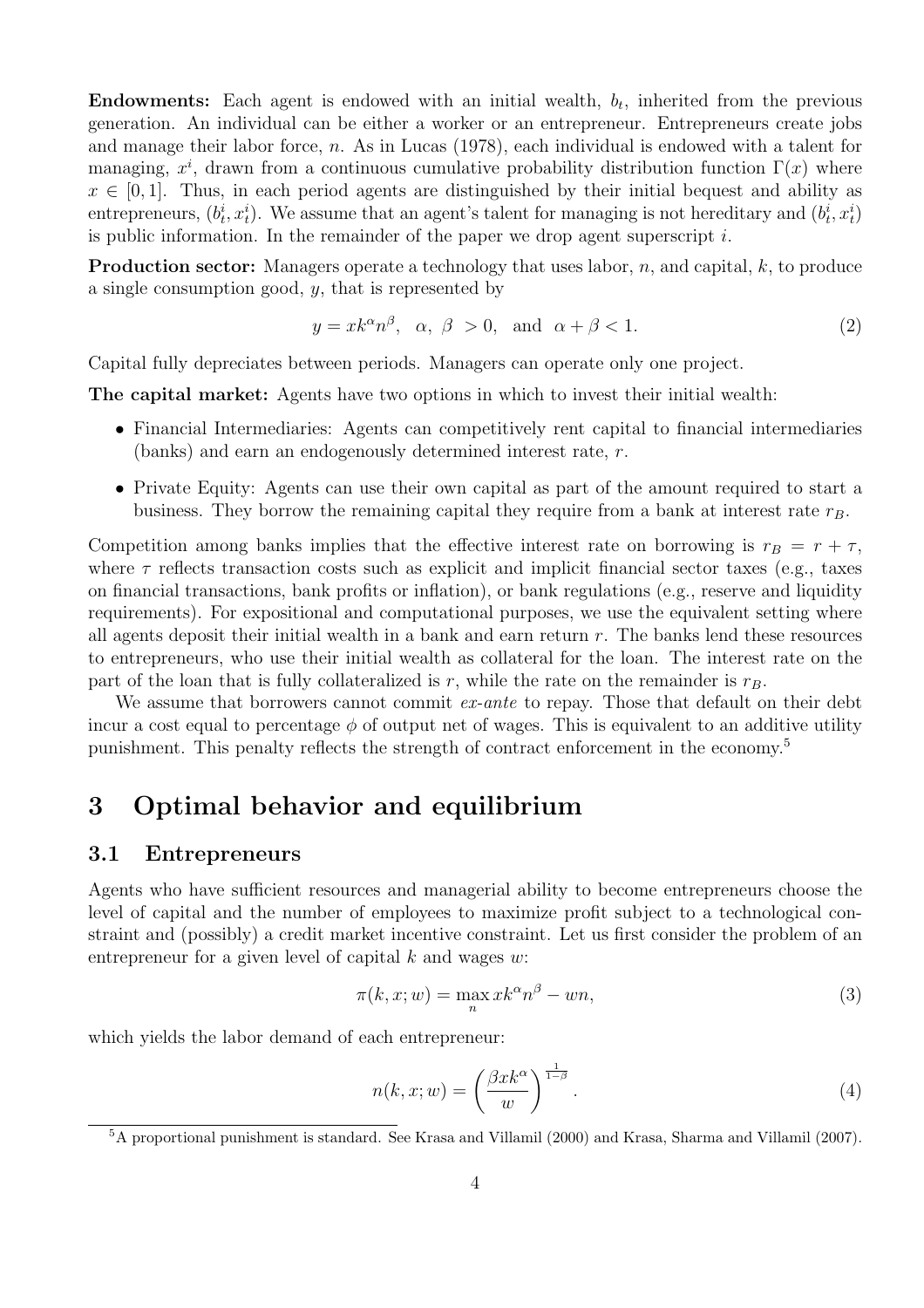Substituting (4) into (3) yields the entrepreneur's profit function for a given level of capital,

$$
\pi(k, x; w) = (1 - \beta)(x k^{\alpha})^{\frac{1}{1 - \beta}} \left(\frac{\beta}{w}\right)^{\frac{\beta}{1 - \beta}}.
$$
\n(5)

Let  $a$  be the amount of self-financed capital (or, equivalently, the part of the loan that is fully collateralized by the agent's personal assets), and l be the amount of funds borrowed from a bank (or, equivalently, the amount of the loan that is not collateralized).

Unconstrained Problem. When initial wealth is sufficient for the agent to start her own business without resorting to credit finance (i.e.,  $b > a$  and  $l = 0$ ), entrepreneurs solve the problem

$$
\max_{k\geq 0} \pi(k, x; w) - (1+r)k.
$$
 (6)

This gives the optimal physical capital level:

$$
k^*(x; w, r) = \left(x\left(\frac{\beta}{w}\right)^{\beta} \left(\frac{\alpha}{1+r}\right)^{1-\beta}\right)^{\frac{1}{1-\alpha-\beta}}.
$$
 (7)

There is no credit market incentive constraint because when the firm is entirely self-financed, no repayment problem exists.

Constrained Problem. Now consider the case where the entrepreneur's initial wealth may not be sufficient to finance the firm (i.e.,  $b \le a$  and  $l \ge 0$ ); the entrepreneur may wish to obtain loans from the credit market. Since agents cannot commit to repay, loan contracts must be self-enforcing.

The entrepreneur now maximizes the net income from running the project

$$
V(b, x; w, r) = \max_{a \ge 0, l \ge 0} \pi(a + l, x; w) - (1 + r)a - (1 + r + \tau)l
$$
\n(8)

subject to the credit market incentive constraint and feasibility

$$
\phi \pi(a+l, x; w) \ge (1+r+\tau)l \tag{9}
$$

$$
b \ge a. \tag{10}
$$

Incentive compatibility constraint (9) guarantees that *ex-ante* repayment promises are honored (the percentage of profits the financial intermediary seizes in default is at least as high as the repayment obligation). See Kehoe and Levine (1993). We can rewrite this constraint as

$$
l(b, x; w, r) \le \frac{\phi}{1 + r + \tau} \pi(k(b, x; w, r), x; w).
$$

The policy parameters affect loan size: Penalty  $\phi$  has a direct effect; better enforcement  $(\phi \to 1)$ increases loan size.<sup>6</sup> Intermediation cost  $\tau$  has an indirect effect via the interest rate wedge.

Feasibility constraint (10) states that the amount of self finance, a, cannot exceed bequest, b.

The constrained problem yields optimal policy functions  $a(b, x; w, r)$  and  $l(b, x; w, r)$  that define the size of each firm,

$$
k(b, x; w, r) = a(b, x; w, r) + l(b, x; w, r).
$$

There are four types of solutions to the entrepreneur's problem:

<sup>&</sup>lt;sup>6</sup>See Quintin (2001) and Guner, Ventura and Yi (2004) for the effect of policies on firm size distributions.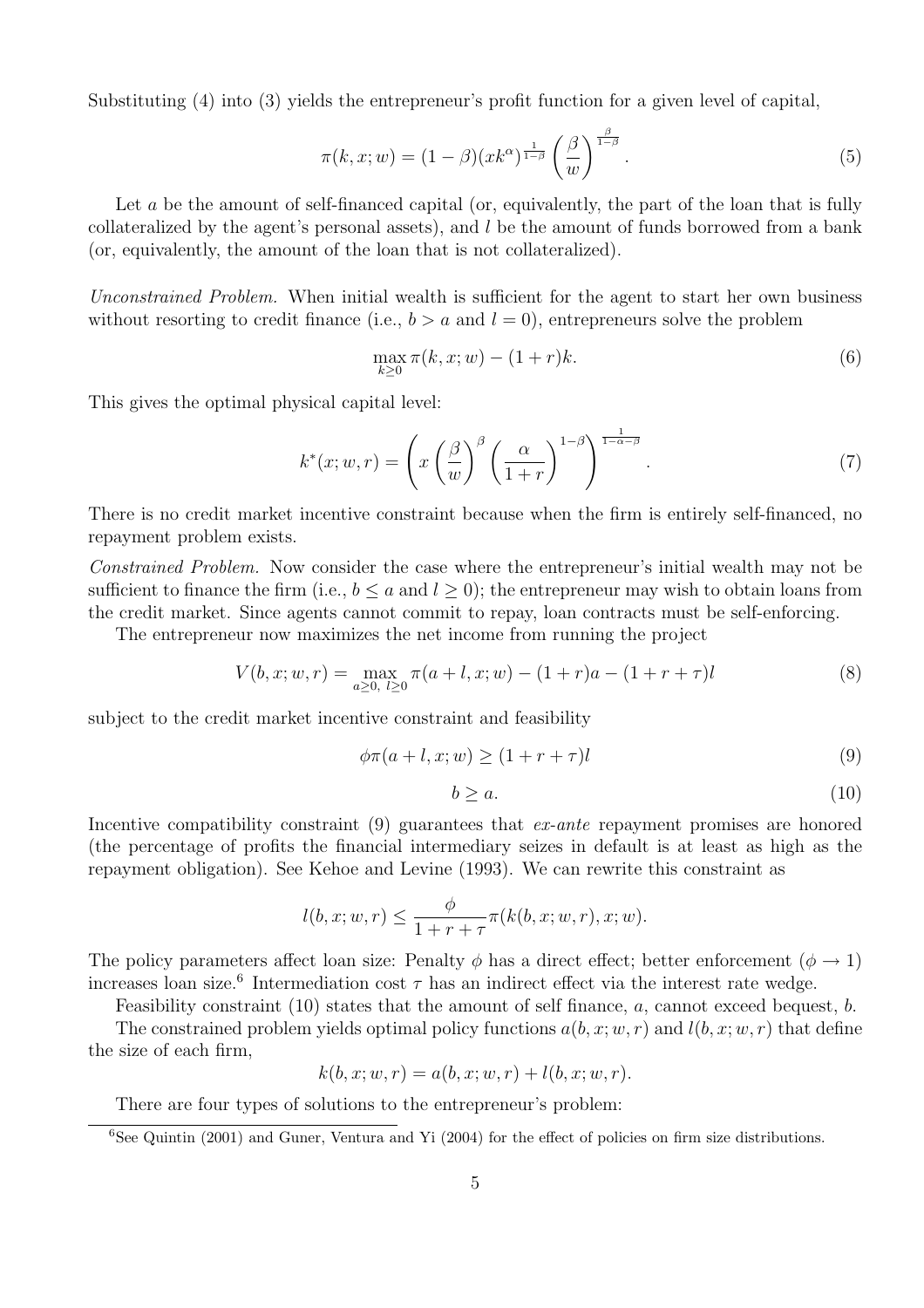- Case 1. No constraint binds. The entrepreneur self-finances and does not borrow  $(b > a > 0, l = 0)$ .
- Case 2. (10) binds  $(a = b > 0)$ , (9) does not, but  $l = 0$ . The entrepreneur uses all wealth to self-finance and does not borrow.
- Case 3. (10) binds  $(a = b > 0)$ , (9) does not, and  $l > 0$ . The entrepreneur uses all wealth to self-finance and borrows additional funds from the bank.
- Case 4. Both constraints bind. The entrepreneur uses all wealth to self-finance  $(a = b)$  and borrows  $(l > 0)$  from the bank, but is credit constrained,  $\phi \pi(a + l, x; w) = (1 + r + \tau)l$ .

Entrepreneurs invest their entire wealth in their firm as long as  $b \leq k^*(x; w, r)$ . This follows immediately from the fact that the cost of self-finance is lower than using a financial intermediary. This implies that firm size k of an entrepreneur  $(b, x)$  is such that

$$
k \le b + \frac{\phi}{1+r+\tau} \pi(b+l, x; w). \tag{11}
$$

We omit the arguments of k and l for readability. Thus, firm size is limited by an agent's inheritance, b, and the capital market frictions,  $\tau$  and  $\phi$ .

#### 3.2 Occupational choice

The occupational choice of each agent defines his lifetime income. Define  $\Omega = [0,\infty) \times [x,\overline{x}]$ . For any  $w, r > 0$ , an agent  $(b, x)$  will become an entrepreneur if  $(b, x) \in E(w, r)$ , where

$$
E(w,r) = \{(b,x) \in \Omega : V(b,x;w,r) \ge w\}.
$$
\n(12)

The complement of  $E(w, r)$  in  $\Omega$  is  $E<sup>c</sup>(w, r)$ . If  $(b, x) \in E<sup>c</sup>(w, r)$ , then agents are workers. The following lemma characterizes occupational choice for a given bequest and entrepreneurial ability.

**Lemma 1** Define  $b_e(x; w, r)$  as the curve in set  $\Omega$  such that  $V(b, x; w, r) = w$ . Then there exists an  $x^*(w,r)$  such that  $\frac{\partial b_e(x;w,r)}{\partial x} < 0$  for  $x > x^*(w,r)$  and  $\frac{\partial b_e(x;w,r)}{\partial x} = -\infty$  for  $x = x^*(w,r)$ .

- 1. For all x, if  $b < b_e(x; w, r)$ , then  $(b, x) \in E^c(w, r)$ .
- 2. For all x, if  $b \geq b_e(x; w, r)$ , then  $(b, x) \in E(w, r)$ .

**Proof.** See lemma 2 of Antunes et al. (2007).  $\blacksquare$ 

Figure 1 shows occupational choice in  $(b, x)$  space for the baseline economy in section 4. Lemma 1 and figure 1 indicate that agents are workers when the quality of their project is low, i.e.,  $x < x^*(w, r)$  (the lightest shaded area). For  $x \geq x^*(w, r)$  agents may become entrepreneurs, depending on whether or not they are credit constrained. If bequests are very low, agents are workers even though their entrepreneurial ability is higher than  $x^*(w, r)$ . The negative association between  $b_e(x;w,r)$  and x suggests that managers with better managerial ability need a lower level of initial wealth to run a firm. This is intuitive since profits are increasing in managerial ability.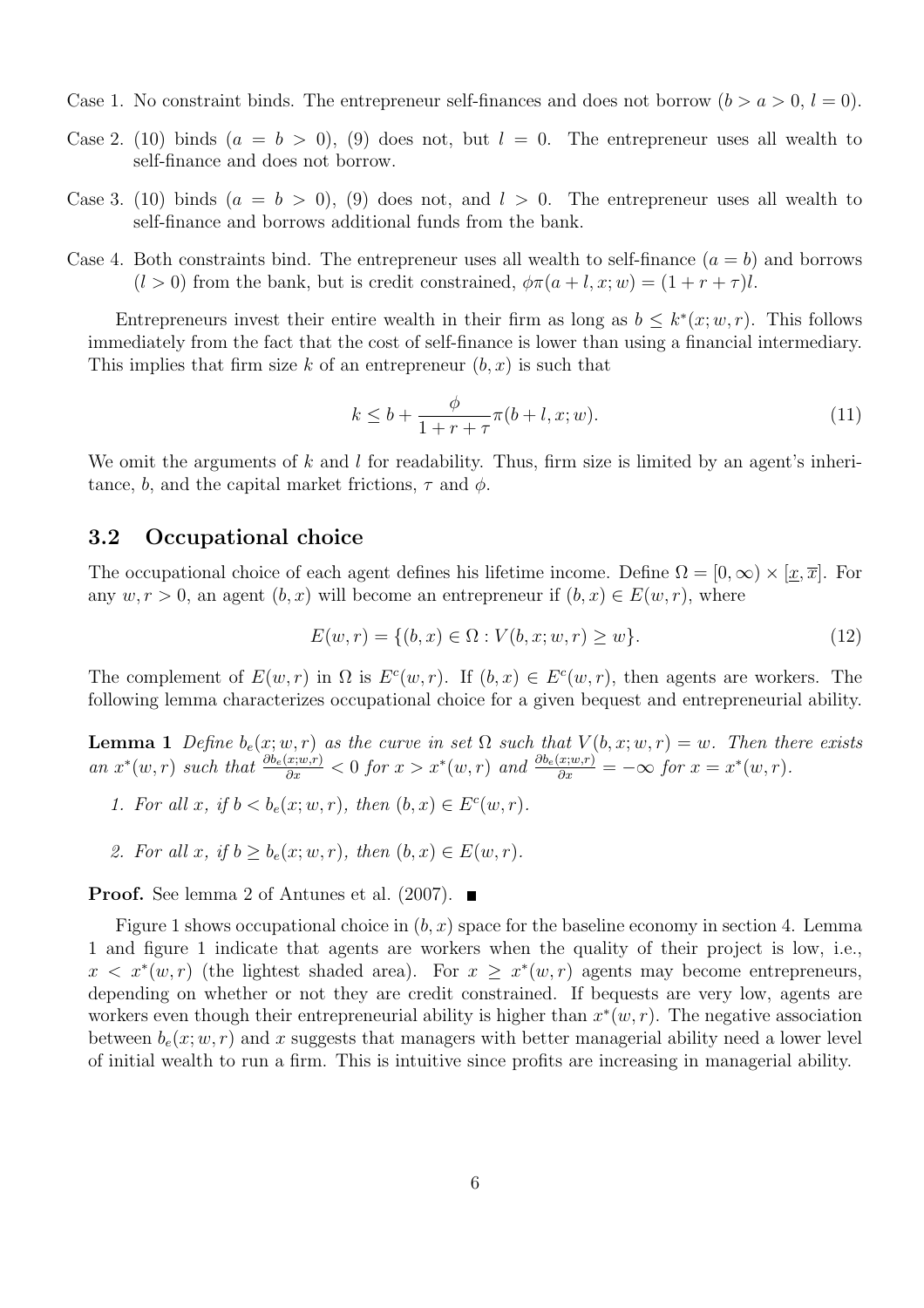

Ability (x)

#### 3.3 Consumers

In period t, the lifetime wealth of an agent characterized by  $(b_t, x_t)$  is given by

$$
Y_t = Y(b_t, x_t; w_t, r_t) = \max\{w_t, V(b_t, x_t; w_t, r_t)\} + (1 + r_t)b_t.
$$
\n(13)

Lifetime wealth is thus a function of agent-specific  $b_t$  and  $x_t$ , and economy-wide  $w_t$  and  $r_t$ . Given lifetime wealth, (13), agents choose consumption and bequests to maximize preferences (1). This problem defines optimal consumption,  $c_t = c(Y_t)$ , and bequest,  $z_{t+1} = b(Y_t)$ , policies. The functional form of (1) implies that agents leave a proportion  $1-\gamma$  of their lifetime wealth as a bequest. Bequests cannot be negative because every agent can become a worker.

#### 3.4 Competitive equilibrium

Let  $\Upsilon_t$  be the bequest distribution at period t, which evolves endogenously across periods. The initial bequest distribution,  $\Upsilon_0$ , is exogenously given. In a competitive equilibrium, agents optimally solve their problems and all markets clear. The agents' optimal behavior was previously described in detail. It remains, therefore, to characterize the market equilibrium conditions.<sup>7</sup> Since the consumption good is the numeraire we need two market clearing conditions to determine the wage rate and the interest rate. The labor and capital market equilibrium equations are:

$$
\iint\limits_{z \in E(w_t, r_t)} n(x; w_t, r_t) \Upsilon_t(db) \Gamma(dx) = \iint\limits_{z \in E^c(w_t, r_t)} \Upsilon_t(db) \Gamma(dx)
$$
\n(14)

$$
\iint_{z \in E(w_t, r_t)} k(b, x; w_t, r_t) \Upsilon_t(db) \Gamma(dx) = \iint b \Upsilon_t(db) \Gamma(dx).
$$
\n(15)

<sup>7</sup>See Antunes et al. (2007) for a formal definition of the competitive equilibrium.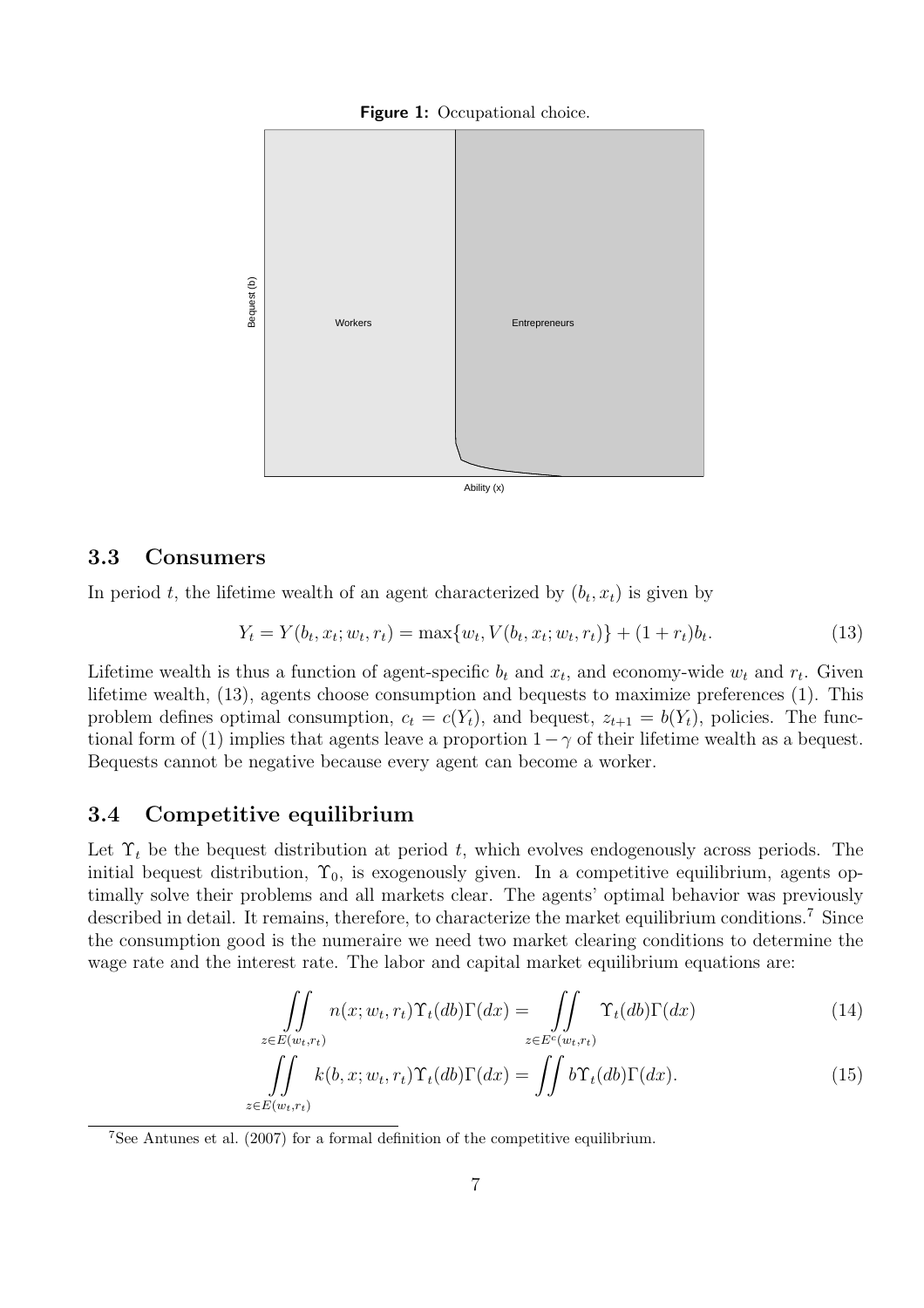Table 1: Parameter values, baseline economy.

| Parameters | Values | Comment/Observations                                                  |
|------------|--------|-----------------------------------------------------------------------|
| B          | 0.55   | Labor share based on Gollin (2002)                                    |
| $\alpha$   | 0.35   | Capital share based on Gollin (2002)                                  |
| $\tau$     | 0.005  | Intermediation cost based on Demirgüç-Kunt and Huizinga (1999)        |
| $\gamma$   | 0.94   | Calibrated to match the U.S. historical Post-War return on government |
|            |        | bonds (about 2\%, International Financial Statistics)                 |
| $\varphi$  | 0.26   | Calibrated to match the percent of entrepreneurs over the total       |
|            |        | population (about $9\%$ ) based on Quadrini (1999)                    |
| $\epsilon$ | 4.422  | Calibrated to match the entrepreneurial earnings Gini index of $45\%$ |
|            |        | (see Quadrini (1999))                                                 |

Given that the only connection between periods is the bequest, it is essential to provide the law of motion for the distribution of bequests to fully characterize the competitive equilibrium. Define  $P_t(b_t, A) = \Pr\{z_{t+1} \in A | b_t\}$  as a non-stationary transition probability function, which assigns a probability for a bequest in  $t + 1$  for the descendant of an agent that has bequest  $b_t$ . The law of motion of the bequest distribution is

$$
\Upsilon_{t+1} = \int P_t(b, A) \Upsilon_t(db). \tag{16}
$$

In the quantitative exercises it is important to evaluate policy experiments in "stable" economies, where the real wage, interest rate and income distribution do not change significantly over time. Antunes et al. (2007) show that when policies and institutions are stationary a unique steadystate equilibrium exists (i.e., an equilibrium with a constant real wage and interest rate,  $w$  and r, and invariant distribution,  $H = \Upsilon \Gamma$ ; from any initial condition the economy converges to this equilibrium.

**Proposition 2** There exists a unique stationary equilibrium with  $w > 0$ ,  $r-1 < \infty$  and invariant distribution  $\Upsilon$ . In addition, for any initial bequest distribution  $\Upsilon_0$ , interest rate  $0 < r - 1 < \infty$ , and stationary credit market frictions  $(\tau, \phi)$ , the bequest distribution converges to  $\Upsilon$ .

**Proof.** See Proposition 2 in Antunes et al. (2007).  $\blacksquare$ 

In the calibration and quantitative experiments we study the economy in this particular equilibrium. Thus, we consider the long run impact of changes in policies and institutions.

### 4 Measurement

In order to study the quantitative effect of financial repression and contract enforcement on entrepreneurship and economic development, we must assign values to the model parameters and specify a functional form for the distribution of managerial ability. Our strategy is to calibrate the model economy such that the long run equilibrium matches some key statistics of the U.S. economy. We assume that the cumulative distribution of managerial ability is given by  $\Gamma(x) = x^{\frac{1}{\epsilon}}$ .

 ${}^8$ Chaterjee, Corbae, Nakajima and Ríos-Rull (2002) have shown that this functional form can generate an earnings distribution that is similar to the U.S. distribution.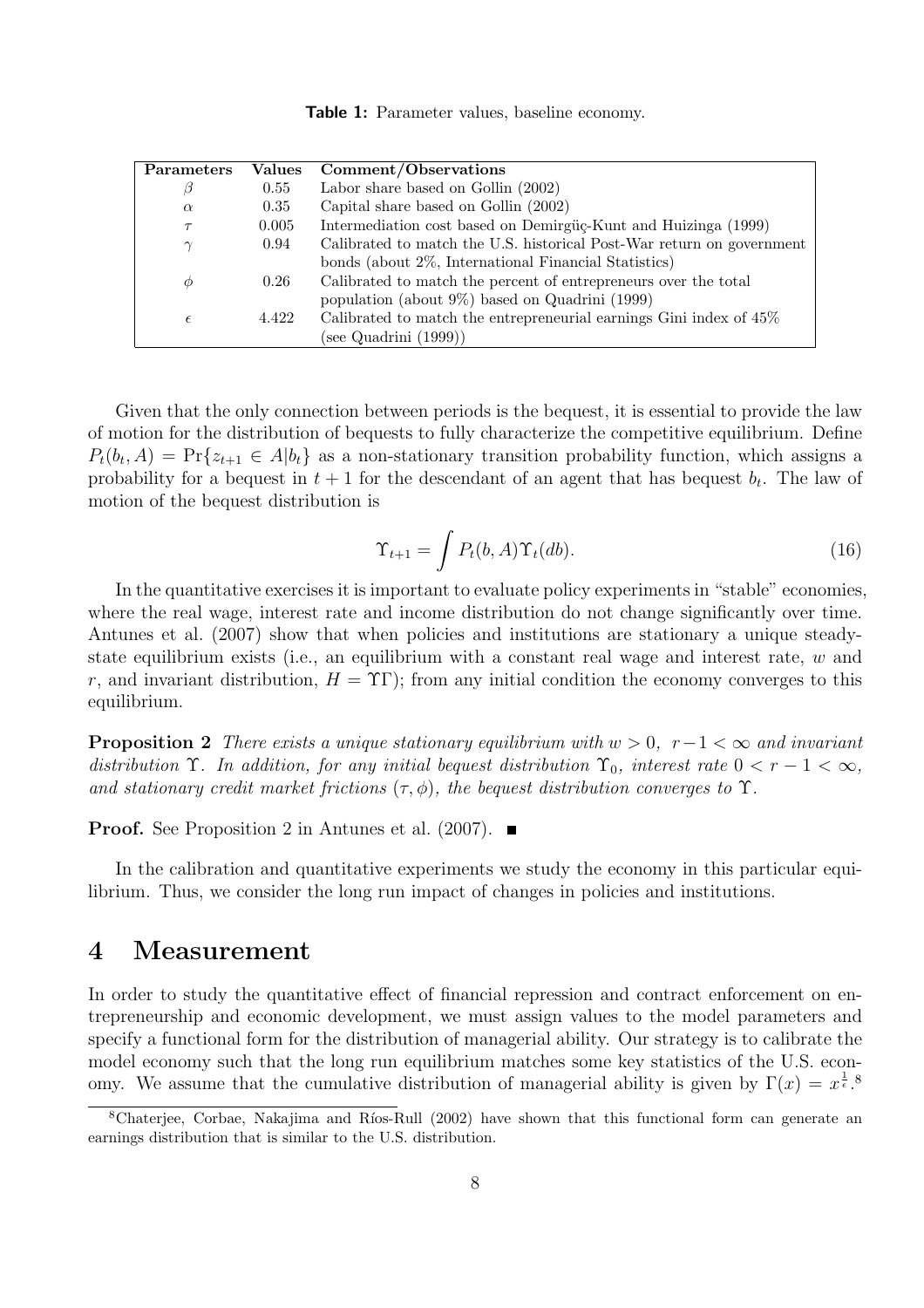Table 2: Basic statistics, U.S. and baseline economy. Sources: International Financial Statistics database, Demirgüç-Kunt and Huizinga (1999), Quadrini (1999), Maddison (1995), and World Development Indicators database.

|                                                 | U.S. economy | Baseline economy |
|-------------------------------------------------|--------------|------------------|
| Yearly real interest rate $(\%)$                | 2.0          | 2.0              |
| Tax as a percentage of total bank assets $(\%)$ | 0.50         | 0.50             |
| $\%$ of entrepreneurs $(\%)$                    | 9.0          | 8.8              |
| Entrepreneurs' income Gini $(\%)$               | 45           | 45.35            |
| Capital to output ratio                         | 2.5          | 2.24             |
| Private credit as a share of GDP                | $1.98\,$     | 2.02             |

When  $\epsilon$  is equal to one, entrepreneurial talent is uniformly distributed in the population. When  $\epsilon$ is greater than one the talent distribution is concentrated among low talent agents. We define the model period to be 35 years. Table 1 lists the value of each parameter and includes a comment on how each was selected.<sup>9</sup> We set  $\alpha$  and  $\beta$  such that about 55% of income is paid to labor, 35% is paid to the remuneration of capital, and  $10\%$  are profits.<sup>10</sup> We use tax as a percentage of total bank assets to measure intermediation costs, which in the United States is  $0.5\%$ .<sup>11</sup>

We must determine the value of three remaining parameters: The fraction of total income that is left to the next generation,  $1 - \gamma$ , the strength of financial contract enforcement,  $\phi$ , and the curvature of the entrepreneurial ability distribution,  $\epsilon$ . We choose these three parameters such that in the baseline model the real interest rate is  $2\%,$ <sup>12</sup> the percent of entrepreneurs over the total population is about 9%, and the Gini index of entrepreneurial earnings is about 45%, see Quadrini (1999). The calibrated value of  $\gamma$  that matches the historical risk-free rate of return on government bonds in the United States is 0.94. This value suggests that agents in general leave about 6% of lifetime wealth as inheritance to the next generation. Gokhale and Kotlikoff (2000) estimate that bequests account for 4 to 8% of labor compensation. In the steady state of our model the ratio of bequests to labor earnings is  $\frac{1-\gamma}{1-(1-\gamma)(1+r)} = 0.065$ , which is in the interval estimated by Gokhale and Kotlikoff (2000). The value of  $\phi$  in the baseline economy is 0.26. Cagetti and De Nardi (2006) calibrate an enforcement parameter  $1-f$  that is conceptually identical to  $\phi$  using a different model and U.S. data. They find that  $1 - f = 0.25$ , which is similar to our calibrated measure.

The model matches the U.S. economy fairly well along a number of dimensions that were calibrated (the first four statistics in table 2), as well as some statistics that were not calibrated,

<sup>&</sup>lt;sup>9</sup>Appendix A contains sensitivity analysis for each parameter. The results are robust to all parameters except utility parameter  $\gamma$ , which determines bequests.

 $10$ Gollin (2002) argues that it is important to adjust factor income shares by entrepreneurial income, which is often treated incorrectly as the capital income share. If we include entrepreneurial profits as labor income as suggested by Gollin, the effective labor and capital income shares will be 0.65 and 0.35, respectively. These income shares are those that map our model to those observed in the U.S. national accounts. If we use another adjustment suggested by Gollin, which assumes that entrepreneurial income is the same mix of labor and capital income as in the rest of the economy, the effective labor and capital income shares will be roughly 0.61 and 0.39, respectively. In any case, the effective labor income share will be in the range estimated by Gollin, 0.60 to 0.80.

 $11$ See Demirgüç-Kunt and Huizinga (1999). A model period corresponds to 35 years, thus the target intermediation cost in our model is  $\tau_{\text{model}} = (1 + 0.005)^{35} - 1 = 0.1907$ .

 $12$ We define the real interest rate by the nominal U.S. T-Bill rate minus the realized inflation rate. The average yearly real rate from 1960 to 2000 in the International Financial Statistics (IFS) database is 2%. Since the model period is 35 years, the model interest rate is  $(1 + 0.02)^{35} - 1 = 1$ .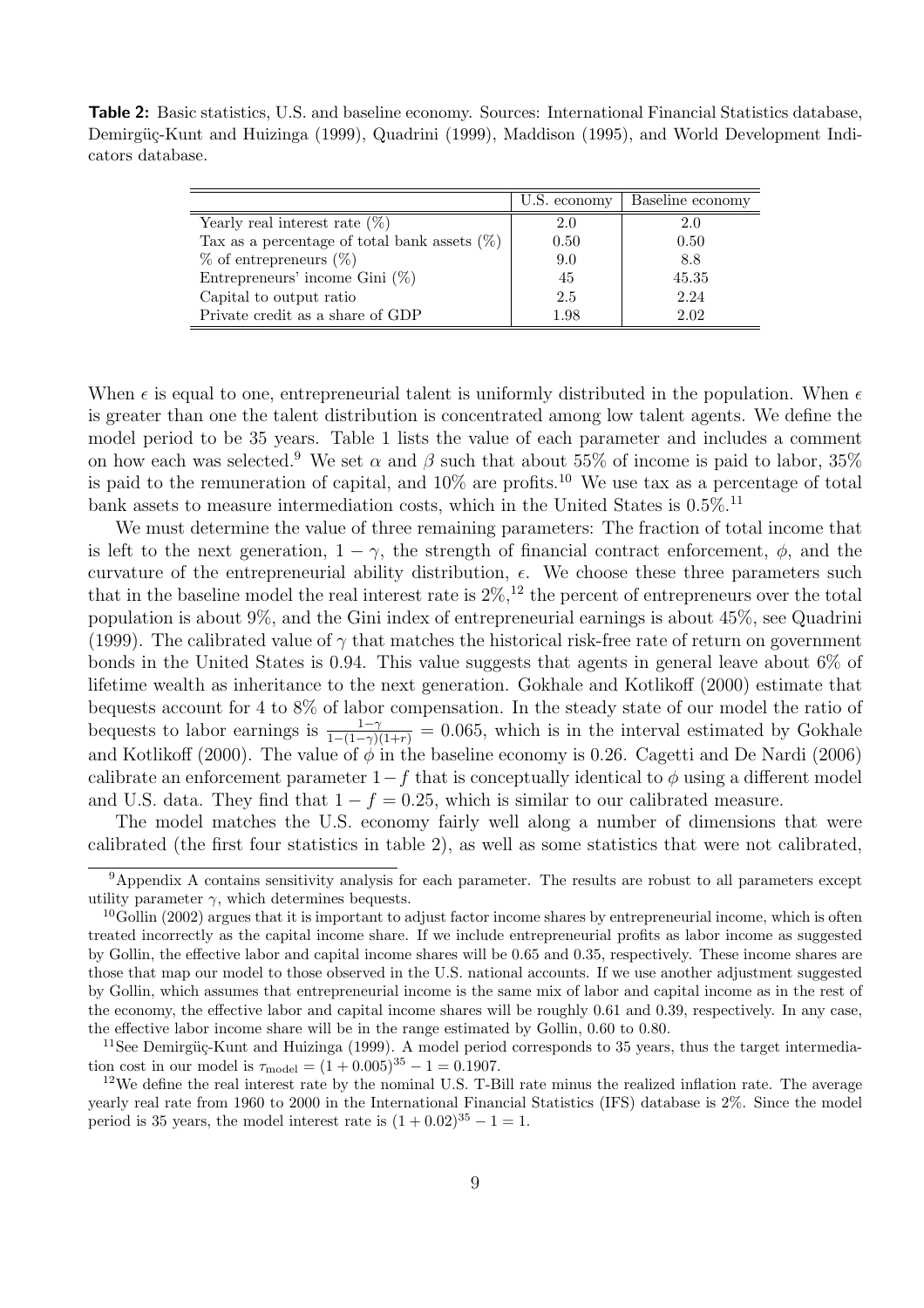|                                      | Output      | Wage,      | $%$ of        | Credit to | Entrepreneurs'                                                                            | Interest |
|--------------------------------------|-------------|------------|---------------|-----------|-------------------------------------------------------------------------------------------|----------|
|                                      | per capita, | % baseline | entrepreneurs | output    | income                                                                                    | rate     |
|                                      | % baseline  |            |               | ratio     | Gini                                                                                      |          |
|                                      |             |            |               |           | Part (a): Exogenous interest rate, r. Enforcement parameter, $\phi_{base} = 0.26$         |          |
| <b>Baseline</b>                      | 100.00      | 100.00     | 8.80          | 2.02      | 45.35                                                                                     |          |
| $\tau = 2 \times \tau_{\text{base}}$ | 95.14       | 95.35      | 8.94          | 1.82      | 45.20                                                                                     |          |
| $\tau = 4 \times \tau_{base}$        | 85.24       | 85.90      | 9.34          | 1.46      | 44.83                                                                                     |          |
|                                      |             |            |               |           | Part (b): Endogenous interest rate, r. Enforcement parameter, $\phi_{\text{base}} = 0.26$ |          |
| $\tau = 2 \times \tau_{\text{base}}$ | 98.06       | 99.25      | 8.85          | 2.01      | 45.51                                                                                     | 0.80     |
| $\tau = 4 \times \tau_{base}$        | 93.70       | 96.70      | 9.08          | 1.98      | 46.10                                                                                     | 0.33     |

**Table 3:** Policy Experiments: Intermediation cost.  $\phi_{base}$  and  $\tau_{base}$  denote the baseline parameter values.

such as the capital to output ratio and total private credit as a share of output. According to Maddison (1995) the capital to output ratio in the U.S. is roughly 2.5, while in the model it is 2.24. Data from the World Bank Development Indicators show that over the last 15 years the average total private credit as a share of income in the U.S. was about 1.98, while in the model it is 2.02. The model does not match the income Gini: the model income Gini is roughly 33%, while in the data it is 40-44%. However, since every worker receives the same equilibrium wage rate in the model economy, it follows that it should underestimate its real world counterpart.<sup>13</sup>

### 5 Quantitative Experiments

We now explore how the equilibrium properties of the model change with benchmark variations in intermediation costs and contract enforcement. We vary the parameters separately, and then run experiments in which we change both simultaneously. In all cases we examine the model's predictions along six dimensions: output per capita as a fraction of U.S. output per capita, the wage rate as a fraction of the baseline value, the percentage of the population that are entrepreneurs, private credit as a share of output, the entrepreneurs' income Gini coefficient, and the interest rate. All statistics correspond to the steady-state equilibrium of the model.

#### 5.1 Intermediation Costs:  $\tau$

Table 3 describes the model's predictions as the value of the intermediation cost parameter is changed. A rise in  $\tau$  has two effects: First, entrepreneurs decrease the demand for loans for a given interest rate, since the cost of borrowing has increased. This is the demand effect. When the interest rate is exogenous, this is the only effect on the loan market. The decrease in loan size lowers the capital input, and a greater number of small firms is required to clear the labor market. More people choose to become entrepreneurs and self-finance their projects, but these additional projects are generally less productive and smaller because they are run by less able managers with smaller bequests. Second, when the interest rate is endogenous, a fall in the demand for outside finance decreases the interest rate. A lower interest rate implies higher capital, higher productivity

<sup>&</sup>lt;sup>13</sup>We could have added labor income shocks to increase the income Gini. This would increase the complexity of the model without adding any new insights to the results.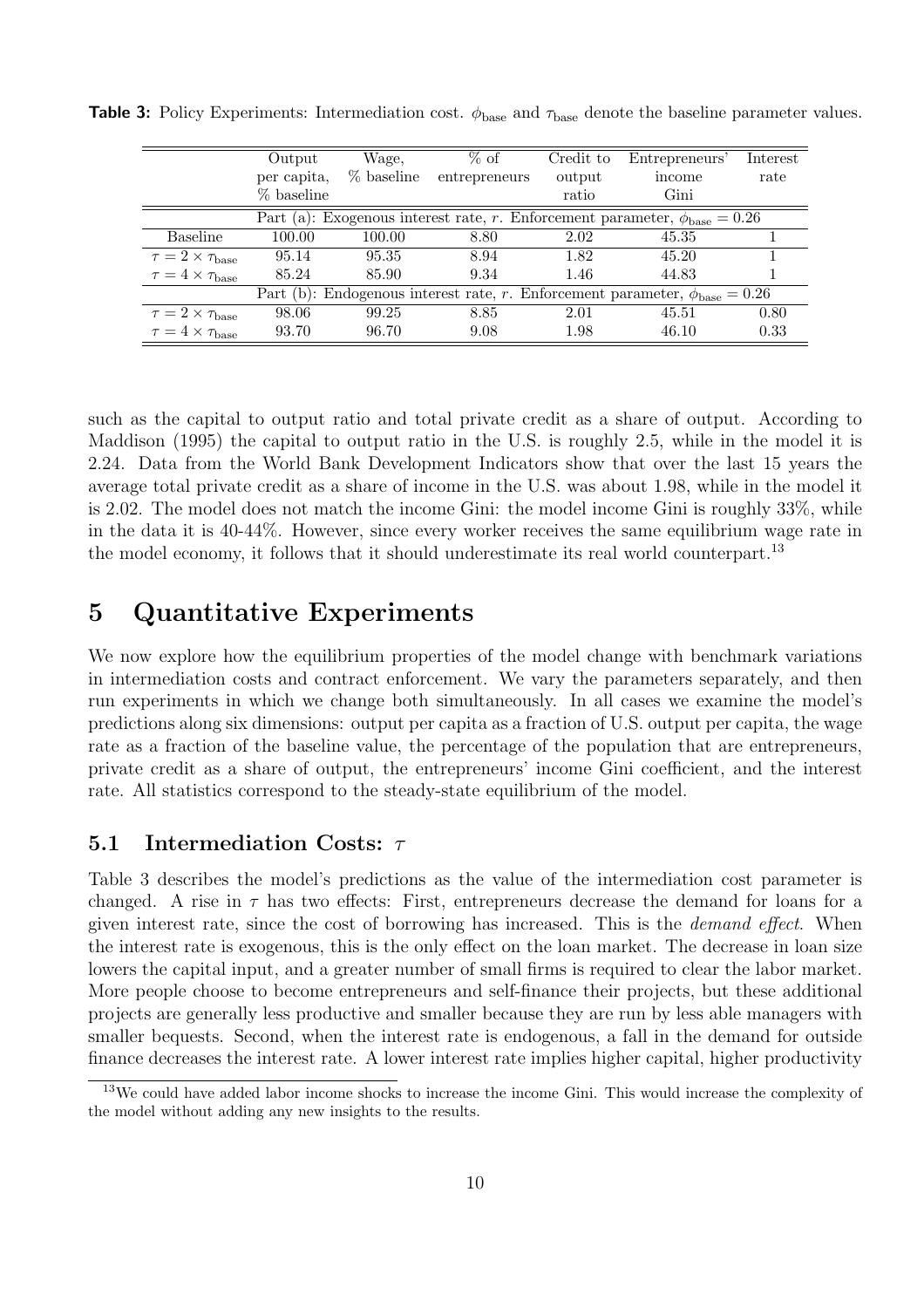|                                                                                                                                | Output      | Wage,      | $\overline{\%}$ of | Credit to | Entrepreneurs'                                                                             | Interest |
|--------------------------------------------------------------------------------------------------------------------------------|-------------|------------|--------------------|-----------|--------------------------------------------------------------------------------------------|----------|
|                                                                                                                                | per capita, | % baseline | entrepreneurs      | output    | income                                                                                     | rate     |
|                                                                                                                                | % baseline  |            |                    | ratio     | Gini                                                                                       |          |
|                                                                                                                                |             |            |                    |           | Part (a): Exogenous interest rate, r. Intermediation cost parameter, $\tau_{base} = 0.005$ |          |
| <b>Baseline</b>                                                                                                                | 100.00      | 100.00     | 8.80               | 2.02      | 45.35                                                                                      |          |
|                                                                                                                                | 75.53       | 72.71      | 10.84              | 0.94      | 45.30                                                                                      |          |
|                                                                                                                                | 57.57       | 55.32      | 12.88              | 0.46      | 43.29                                                                                      |          |
| $\phi = \frac{1}{2} \times \phi_{base}$<br>$\phi = \frac{1}{4} \times \phi_{base}$<br>$\phi = \frac{1}{20} \times \phi_{base}$ | 39.03       | 38.23      | 15.94              | 0.09      | 38.46                                                                                      |          |
| $\phi=1$                                                                                                                       | 132.52      | 169.41     | 4.85               | 7.99      | 33.01                                                                                      | 1        |
|                                                                                                                                |             |            |                    |           | Part (b): Endogenous interest rate, r. Intermediation cost, $\tau_{base} = 0.005$          |          |
|                                                                                                                                | 98.16       | 99.25      | 9.75               | 1.96      | 48.24                                                                                      | $-0.07$  |
| $\phi = \frac{1}{2} \times \phi_{base}$<br>$\phi = \frac{1}{4} \times \phi_{base}$<br>$\phi = \frac{1}{20} \times \phi_{base}$ | 96.90       | 98.65      | 10.24              | 1.94      | 49.68                                                                                      | $-0.61$  |
|                                                                                                                                | 74.10       | 61.2       | 11.8               | 1.12      | 49.7                                                                                       | $-1$     |
| $\phi=1$                                                                                                                       | 103.29      | 100.00     | 4.84               | 2.13      | 29.86                                                                                      | 4.69     |

**Table 4:** Policy Experiments: Enforcement.  $\phi_{\text{base}}$  and  $\tau_{\text{base}}$  denote the baseline parameter values.

and larger firm size. This is the *general equilibrium effect*. When the interest rate is endogenous, the overall effect on the economy of a rise in  $\tau$  depends on these two opposing forces.

Quantitatively, when the interest rate is exogenous and  $\tau$  is quadrupled relative to the baseline, entrepreneurs rise to 9.34%, output per capita falls to 85.24% of the baseline value, and the outside credit to output ratio falls from 2.02 to 1.46. When the interest rate is endogenous, there is a sharp decrease in r due to the general equilibrium effect. Output per capita falls to 93.70% of its baseline value and the change in the credit to output ratio is small, decreasing by only 2% while in the exogenous case it decreases by  $28\%$ . When r is fixed, all the adjustment is done by the loan quantity, as the credit to output ratio shows. When  $r$  is endogenous, the quantity adjustment in the loan market is much smaller due to factor price movement. The difference in entrepreneurial income inequality is also striking. When  $r$  is exogenous there are more but less productive entrepreneurs, leading to a decrease in income inequality. When  $r$  is endogenous, a falling interest rate increases the size of projects that can be financed, increasing the income of entrepreneurs at the upper tail of the income distribution. However, higher intermediation costs increase the cost of borrowing and therefore have a negative impact on the income of credit constrained entrepreneurs, who in general are in the lower tail of the income distribution.

#### 5.2 Investor Protection:  $\phi$

Table 4 shows that as the level of enforcement decreases ( $\phi \rightarrow 0$ ), output per capita and the credit to output ratio decrease. There are more entrepreneurs in the economy, but they are less productive. The effects are again stronger when the interest rate is exogenous than when it is endogenous. Weaker contract enforcement means that the demand for loans will fall for a given interest rate; see equation (9). Therefore, entrepreneurs decrease working capital and firm size shrinks. For the labor market to clear, more but less productive entrepreneurs enter. This is the demand effect, and it is the only effect in the economy when the interest rate is exogenous. When the interest rate is endogenous, the general equilibrium effect is also operative: a decrease in the demand for borrowing decreases the interest rate, which in turn implies a higher demand for loans. Higher ability entrepreneurs can be funded at lower cost, increasing productivity and firm size.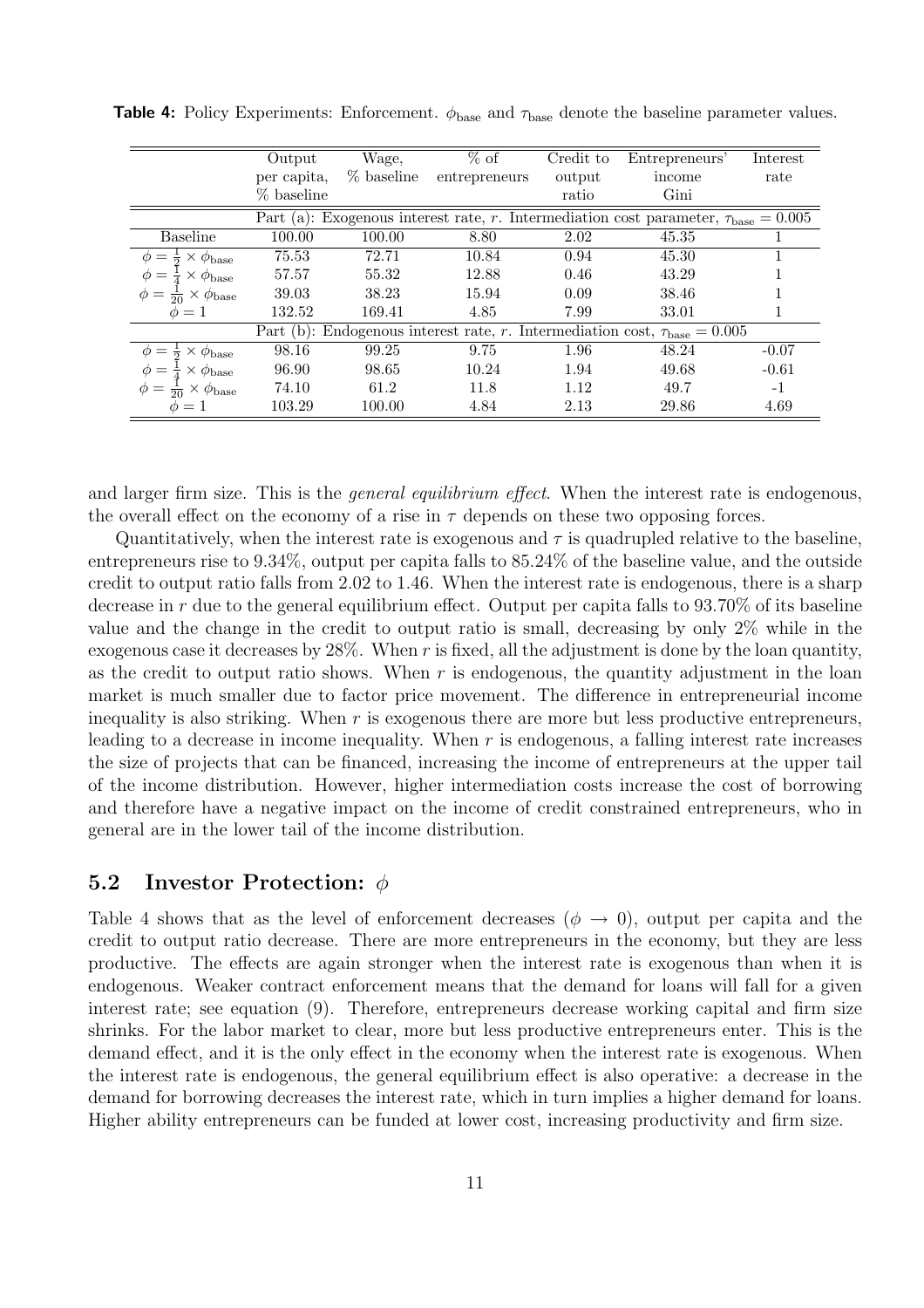|                                                                                                                                                                               | Output      | Wage,                                    | $%$ of        | Credit to | Entrepreneurs' | Interest |  |  |  |
|-------------------------------------------------------------------------------------------------------------------------------------------------------------------------------|-------------|------------------------------------------|---------------|-----------|----------------|----------|--|--|--|
|                                                                                                                                                                               | per capita, | % baseline                               | entrepreneurs | output    | income         | rate     |  |  |  |
|                                                                                                                                                                               | % baseline  |                                          |               | ratio     | Gini           |          |  |  |  |
|                                                                                                                                                                               |             | Part (a): Exogenous interest rate, $r$ . |               |           |                |          |  |  |  |
| Baseline                                                                                                                                                                      | 100.00      | 100.00                                   | 8.80          | 2.02      | 45.35          |          |  |  |  |
|                                                                                                                                                                               | 72.13       | 69.71                                    | 11.05         | 0.86      | 45.05          |          |  |  |  |
| $\tau = 2 \times \tau_{\text{base}}, \phi = \frac{1}{2} \times \phi_{\text{base}}$<br>$\tau = 4 \times \tau_{\text{base}}, \phi = \frac{1}{4} \times \phi_{\text{base}}$      | 51.36       | 49.77                                    | 13.59         | 0.21      | 41.81          |          |  |  |  |
| Part (b): Endogenous interest rate, $r$ .                                                                                                                                     |             |                                          |               |           |                |          |  |  |  |
|                                                                                                                                                                               | 96.22       | 98.50                                    | 9.84          | 1.91      | 48.49          | $-0.27$  |  |  |  |
| $\tau = 2 \times \tau_{\text{base}}, \ \phi = \frac{1}{2} \times \phi_{\text{base}},$<br>$\tau = 4 \times \tau_{\text{base}}, \ \phi = \frac{1}{4} \times \phi_{\text{base}}$ | 71.51       | 75.75                                    | 11.55         | 1.88      | 49.00          | -1       |  |  |  |

**Table 5:** Policy Experiments: Intermediation cost & Enforcement.  $\phi_{\text{base}}$ ,  $\tau_{\text{base}}$  are baseline parameters.

We also investigate two limiting cases,  $\phi = \frac{1}{20} \times \phi_{base}$  (virtually no enforcement) and  $\phi = 1$ (perfect enforcement). When the interest rate is exogenous, output per capita is roughly 39% and 132% of the baseline economy value with virtually no enforcement and perfect enforcement, respectively. Therefore, a typical agent in an economy with full enforcement is about 4.5 times richer than a typical agent in an economy with virtually no enforcement of financial contracts. The difference in output per capita is much smaller (a factor of about 1.3) when the interest rate is endogenous. We can conclude that although financial contract enforcement,  $\phi$ , can generate important variations in output per capita, it alone cannot account for the fact that incomes in the richest countries are 30 times higher than in the poorest; see Parente and Prescott (2000).

#### 5.3 Intermediation Costs and Investor Protection:  $\tau$ ,  $\phi$

Table 5 reports results of experiments in which both enforcement and intermediation costs are changed. When  $\phi$  and  $\tau$  both worsen by a factor of four, output per capita decreases by about 49% when the interest rate is exogenous and 29% when it is endogenous. This result is consistent with our previous finding that the demand effect is significant, but it is offset by factor price movements associated with the general equilibrium effect when the interest rate is endogenous. Our model predicts that negative real interest rates can occur when the interest rate is endogenous, a result that may seem odd (see the last columns of tables 4 and 5). This result is consistent with the negative interest rates observed in repressed financial markets (i.e., closed economies with low investor protection and high intermediation costs). Calomiris and Beim (2000) document that Latin America, North Africa and the Middle East had real interest rates ranging from -10% to 0% until the burst of financial liberalization in the 1990s. Real interest rates in these regions then increased to the level observed in industrialized countries and East Asia. Similarly, the average real interest rate in transition countries reached -35% in 1993, and has increased to the level observed in industrialized countries. When financial reform decreases the cost of outside finance, talented entrepreneurs are able to start firms and operate them at higher, more productive scales. There are fewer, but more productive, entrepreneurs. As a result, output and inequality increase.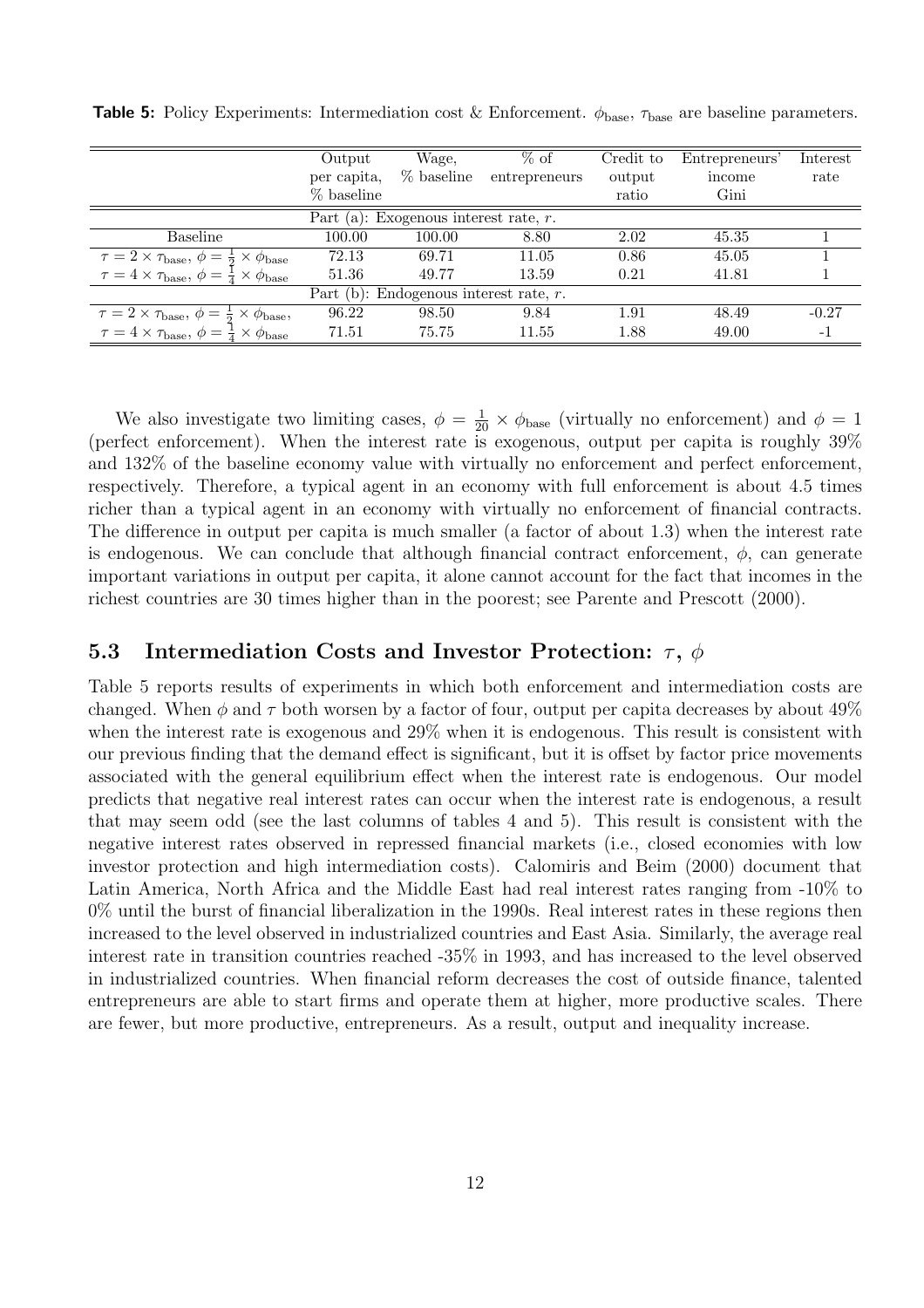Figure 2: Financial repression, legal enforcement, GDP per capita, and private credit to output ratio. Net interest margin and intermediary taxes over total assets are from Demirgüç-Kunt and Huizinga (1999). De juris φ is the Legal Rights Index from The World Bank (2005a) data. De facto  $\phi$  is the Legal Rights Index times the Rule of Law (see Kaufmann et al. (2003)). GDP per capita and private credit over output are from The World Bank (2005b). GDP per capita is in 2002 US\$ adjusted for PPP. Countries were selected based on data availability. The solid line is the best second order polynomial fit.



#### 6 Counterfactual Analysis

The previous experiments describe quantitative properties of the model for systematic variations in financial contract enforcement and intermediation costs. We now use independent estimates of intermediation costs and contract enforcement for several representative countries, keeping the other parameters at the U.S. level. The purpose of this counterfactual exercise is to investigate what the level of U.S. output per worker would be if financial contract enforcement and intermediation costs were the same as in, for instance, Russia.<sup>14</sup> This gives an estimate of how much of the difference in output per worker between Russia and the U.S. can be accounted for by differences in financial market imperfections. We discuss Brazil, France, Russia and Singapore in detail, as representatives of Latin America, Europe, a transition country and a high growth Asian country. In the Appendix, we report detailed results for Argentina, Chile, Germany, Hong Kong, Italy, South Korea, Poland and the U.K., and in figures 3 and 4 we summarize results for 25 countries.

For each country, we feed in independent estimates of intermediation costs and contract enforcement and compare the model's predictions with the relevant country data. Intermediation

<sup>14</sup>We do not assume that the other parameters in Russia are the same as those observed in the U.S. Our goal is to isolate the effects of intermediation costs and enforcement. As our sensitivity analysis shows, the results might be different if, for instance, the share of bequests over earnings,  $1 - \gamma$  is very different in Russia than in the U.S.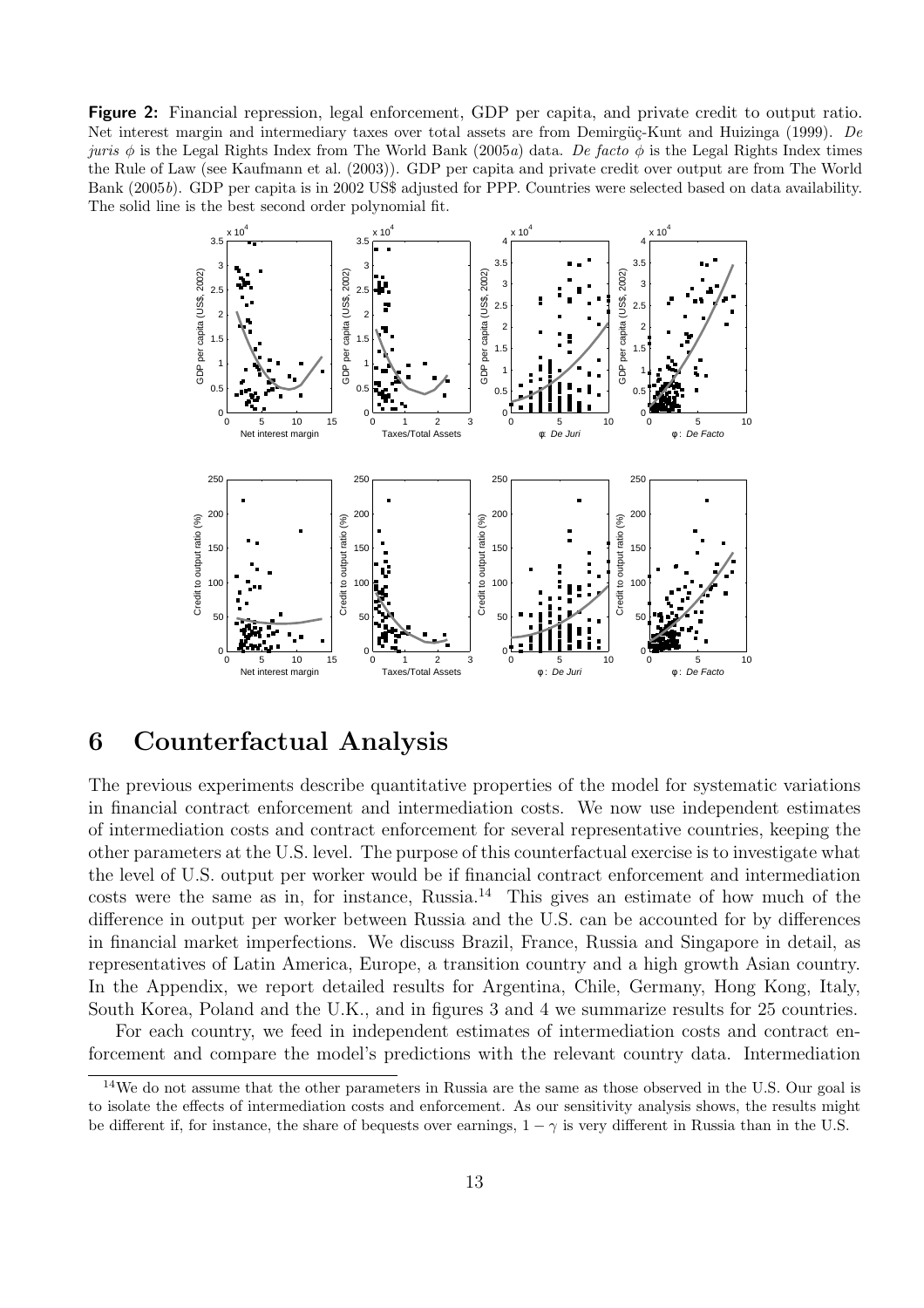costs are measured as intermediary taxes over banks' total assets: 1.1% in Brazil, 0.2% in France, 1.9% in Russia and 0.5% in Singapore.<sup>15</sup> Figure 2 shows that the relationship between per capita output and either the net interest margin or intermediary taxes is similar. The relationship between the credit to output ratio and intermediary taxes is stronger than the net interest margin relationship. Because we model  $\tau$  as a deadweight loss, figure 2 verifies that intermediary taxes is the appropriate measure in our model. Estimates of the contract enforcement parameter are based on Djankov, McLiesh and Shleifer (2005) and The World Bank (2005a). We use two methods to assess enforcement parameter  $\phi$ : a de juris measure based on the written laws of a country and a de facto measure to account for how laws are likely to be enforced. Figure 2 shows that these two measures are qualitatively similar, but we now consider their quantitative significance.

#### 6.1 De juris  $\phi$

For the *de juris* measure we use a legal rights index which indicates the degree to which collateral and bankruptcy laws facilitate lending. This index follows previous work by La Porta et al. (1998), and includes seven aspects of collateral law and three aspects of bankruptcy law.<sup>16</sup> The index ranges from 0 to 10, with higher scores indicating that collateral and bankruptcy laws are better designed to promote access to credit. To determine the parameter estimate for  $\phi$ , we multiply the ratio of the legal rights index of a country to the U.S. value by the baseline  $\phi = 0.26$ . For Brazil, the corresponding value is  $\phi = 0.074$ . France and Russia have the same value of  $\phi = 0.11$ , while in Singapore the estimated value is  $\phi = 0.37$ .

Table 6 shows that when the interest rate is exogenous, contract enforcement and intermediation costs alone explain roughly half of the difference in output per capita between Brazil and the U.S., and almost the whole difference in total private credit as a share of GDP. When the interest rate is endogenous, financial market imperfections explain only a small part of the difference in output per capita, but a large part of the difference in the credit to output ratio. Simulations using Russian data yield similar results. Interestingly, when the interest rate is exogenous, intermediation costs and financial contract enforcement explain all the difference in output per capita and the credit to output ratio between France and the U.S.

Singapore is particularly interesting because measured enforcement of financial contracts is higher than in the U.S., but output per capita is  $32\%$  lower. When the interest rate is exogenous our model indicates that output per worker would be 13% higher in the U.S. if contract enforcement were similar to Singapore. Two alternatives may account for the discrepancy between the model predictions and data for Singapore: i) Other factors (e.g., total factor productivity or differences in bequests in Singapore and the U.S., as measured by parameter  $1 - \gamma$ ) may explain why Singapore has higher contract enforcement, but lower output per capita and credit over output than the U.S. ii) Creditor protection and total credit (productivity) may not have a monotonic relation as assumed in Kehoe and Levine (1993) type models, where borrowers have an incentive to default if the punishment is less than the debt repayment obligation. Lenders know this, and rationally limit the supply of credit. Higher creditor protection leads to a higher credit supply; there is no default

 $15$ Intermediation costs can also be measured by the net interest margin, which Demirgüç-Kunt and Huizinga (1999) decompose into its constituent parts: non-interest income, overhead costs, taxes, loan loss provision, and after tax bank profits. Since  $\tau$  is a deadweight loss in our model, and some of these components need not be, we use Taxes/Total Assets. Figure 5 in appendix A shows that the net interest margin of country j relative to the net interest margin in the U.S. has a strong positive correlation with the intermediary taxes of country  $j$  relative to the intermediary taxes of the U.S. Quantitative simulations are therefore similar for both cost measures.

<sup>&</sup>lt;sup>16</sup>The index contains data on the duration of time to enforce a contract and costs (court and attorney fees) across countries. The legal rights index is: Brazil 2, France and Russia 3, Singapore 10 and U.S. 7.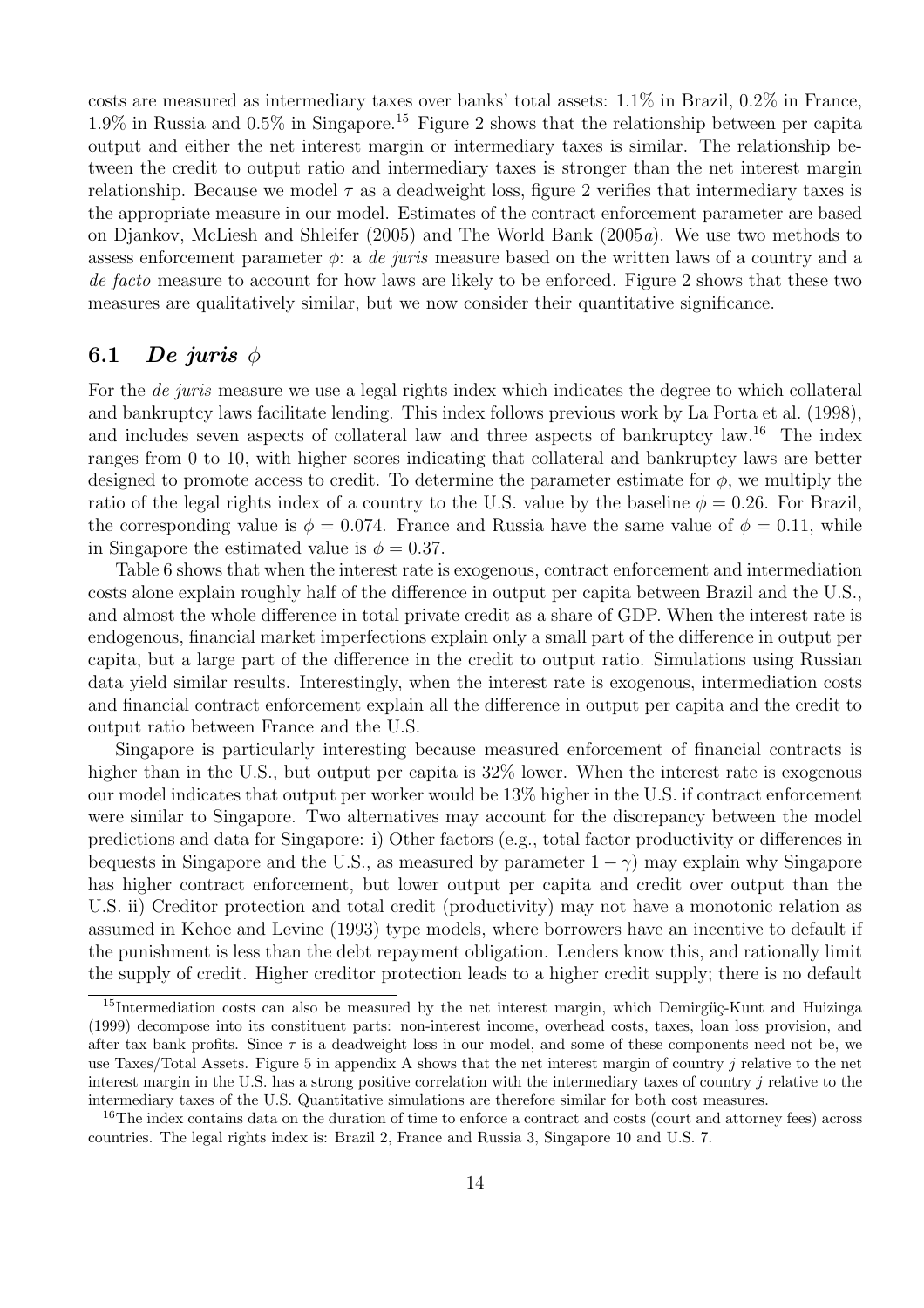|                                     |        |                    | Exogenous in- |           | <b>Endogenous</b> |           |
|-------------------------------------|--------|--------------------|---------------|-----------|-------------------|-----------|
|                                     |        |                    | terest rate   |           | interest rate     |           |
|                                     |        |                    | Output per    | Credit to | Output per        | Credit to |
|                                     | $\phi$ | $\tau$             | capita,       | output    | capita            | output    |
|                                     |        |                    | % baseline    | ratio     | $%$ baseline      | ratio     |
| <b>Baseline</b> case                | 0.26   | $\overline{0.5\%}$ | 100           | 2.02      | 100               | 2.02      |
|                                     |        |                    |               |           |                   |           |
| Brazil (data)                       | 0.074  | $1.1\%$            | 22            | 0.35      | 22                | 0.35      |
| Model's predictions                 |        |                    |               |           |                   |           |
| 1) Intermed. costs                  | 0.26   | 1.1%               | 94.17         | 1.78      | 97.77             | 2.00      |
| 2) Enforcement                      | 0.074  | 0.5%               | 60.38         | 0.52      | 97.20             | 1.94      |
| 3) Intermed. costs $&$ enforcement  | 0.074  | 1.1%               | 57.57         | 0.46      | 94.76             | 1.92      |
|                                     |        |                    |               |           |                   |           |
| France (data)                       | 0.11   | $0.2\%$            | 77            | 0.86      | 77                | 0.86      |
| Model's predictions                 |        |                    |               |           |                   |           |
| 1) Intermed. costs                  | 0.26   | 0.2%               | 103.01        | 2.12      | 97.77             | 2.03      |
| 2) Enforcement                      | 0.11   | $0.5\%$            | 70.58         | 0.79      | 97.96             | 1.95      |
| 3) Intermed. costs $&$ enforcement  | 0.11   | 0.2%               | 72.43         | 0.84      | 99.03             | 1.96      |
| Russia (data)                       | 0.11   | $1.9\%$            | 23            | 0.15      | 23                | 0.15      |
| Model's predictions                 |        |                    |               |           |                   |           |
| 1) Intermed. costs                  | 0.26   | $1.9\%$            | 86.31         | 1.45      | 93.89             | 1.99      |
| 2) Enforcement                      | 0.11   | $0.5\%$            | 70.58         | 0.79      | 97.96             | 1.95      |
| 3) Intermed. costs $\&$ enforcement | 0.11   | 1.9%               | 62.04         | 0.59      | 91.57             | 1.92      |
|                                     |        |                    |               |           |                   |           |
| Singapore (data)                    | 0.37   | $0.5\%$            | 68            | 1.15      | 68                | 1.15      |
| Model's predictions                 |        |                    |               |           |                   |           |
| 1) Intermed. costs                  | 0.26   | 0.5%               | 100           | 2.02      | 100               | 2.02      |
| 2) Enforcement                      | 0.37   | 0.5%               | 113.67        | 3.02      | 101.06            | 2.05      |
| 3) Intermed. costs $&$ enforcement  | 0.37   | 0.5%               | 113.67        | 3.02      | 101.06            | 2.05      |

**Table 6:** De juris  $\phi$ . Empirical Data and Model Predictions for Reference Economies.

in equilibrium, thus increasing the punishment is welfare improving. In contrast, recent work by Dubey, Geanakoplos and Shubik (2005) shows that when some agents default in equilibrium there may be an optimum level of creditor protection. Increasing the punishment for default beyond this level is not welfare enhancing because borrowers might decrease the demand for outside financing, decreasing capital and output.<sup>17</sup> This is clearly an important issue for future research.

Figure 3 reports the performance of our model for 25 countries. The figure shows the predicted output per capita (and the credit to output ratio) relative to the U.S. level of relative output per capita observed in the data. If imperfections in the financial sector explained all the difference in output per capita between a particular country and the U.S., then the point would lie on the  $45<sup>0</sup>$  line. We observe: i) when the interest rate is exogenous, there is a strong positive correlation between model predictions and observed data; ii) the model tends to predict values that are higher than those observed in the data, but this is not surprising given that we focus on only two capital market frictions and abstract from all other differences among countries (i.e., TFP, labor market institutions, government policies, etc.); iii) when the interest rate is endogenous, there is a sharp difference between the predictions of the model and the data for most countries. On (iii), we note

<sup>&</sup>lt;sup>17</sup>For the U.S., recent work by Grant  $(2003)$  shows that increasing the punishment for default increases debt held as suggested by Kehoe and Levine (1993). However, consumption is smoother in high exemption states.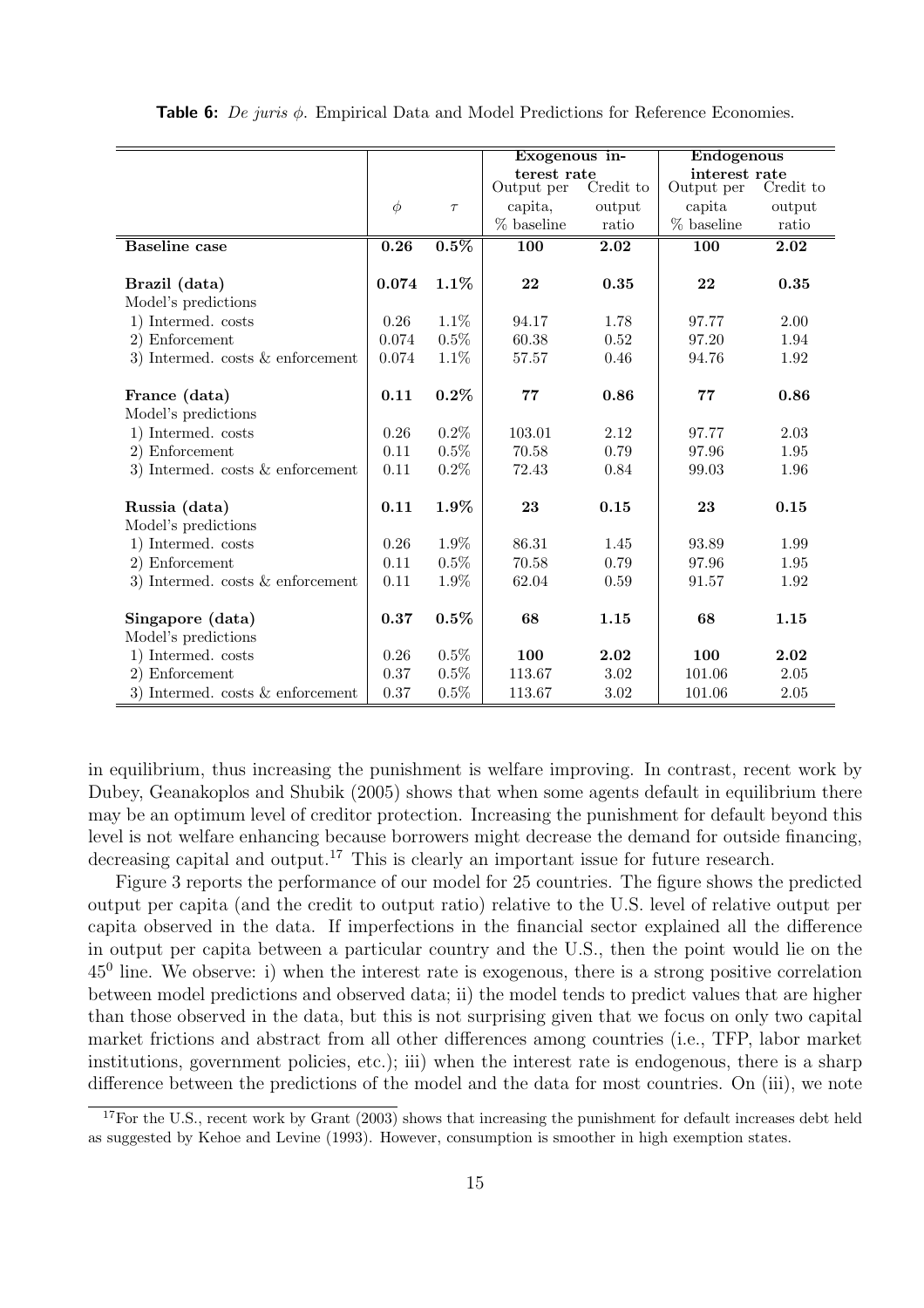**Figure 3:** De juris  $\phi$ . Data and Model Predictions for Selected Economies. Gray squares: Model predictions with exogenous r; solid line is the best second order polynomial fit. Blue diamonds: Model predictions with endogenous  $r$ ; solid line is the best second order polynomial fit. Dashed line:  $45^0$  line.



that recent waves of financial reforms have occurred in many countries. Interestingly, for some European countries, such as France, Italy and Greece, our model indicates that financial frictions account for the whole difference in income levels between these countries and the United States.

#### 6.2 De facto  $\phi$

In the previous counterfactual exercises we used a legal rights index as a proxy for investor protection parameter  $\phi$ , which measures the degree to which *de juris* collateral and bankruptcy laws facilitate lending. However, the written law is only part of investors' legal protection. Another part is the overall quality of the rule of law in the country, as this determines how the written law is enforced in practice. Following Araujo and Funchal (2005), we now define investor protection by the previous legal rights index times a rule of law indicator. The rule of law index, which is computed by Kaufmann et al. (2003), measures the degree to which laws are enforced in society.<sup>18</sup> According to this index, the U.S. has a score of 5.588 while Brazil has a score of 0.88.<sup>19</sup> This measure of *de facto* enforcement results in higher variation in investor protection than does the legal rights index alone. Investor protection between the U.S. and Brazil now varies by a factor of 6.35,

 $18$ We use the 2002 rule of law index, which varies from  $-2.5$  to 2.5. Higher scores indicate that agents have higher confidence in the rules of society. We normalize it to a 0 to 10 interval.

<sup>&</sup>lt;sup>19</sup>The investor protection index for France, Russia and Singapore is 2.298, 1.032, and 8.5, respectively. As before, we multiply the ratio of our measure of investor protection for a country to the U.S. value by the value of  $\phi$  used in the benchmark calibration.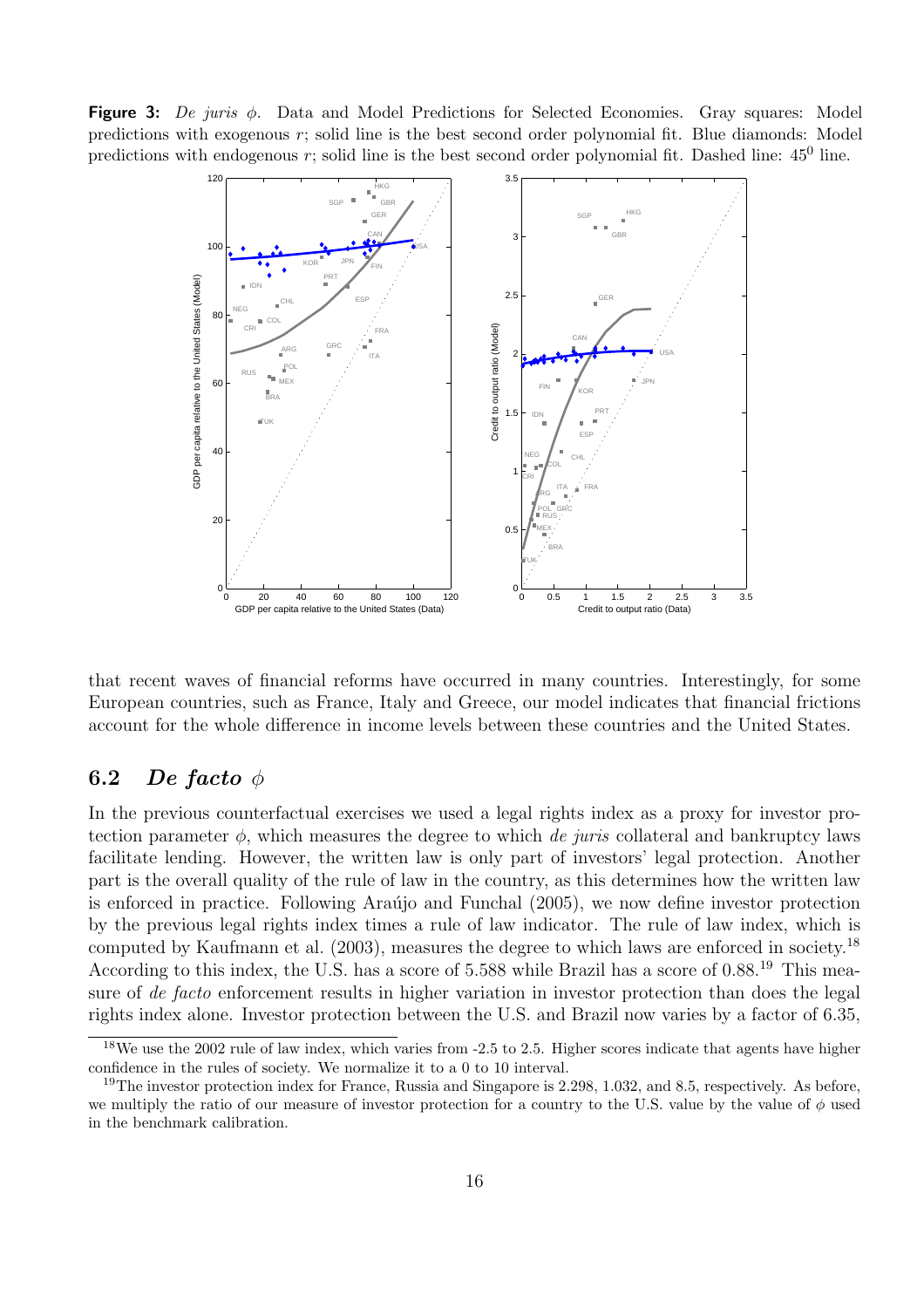**Figure 4:** De facto  $\phi$ . Data and Model Predictions for Selected Economies. Gray squares: Model predictions with exogenous r; solid line is the best second order polynomial fit. Blue diamonds: Model predictions with endogenous r; solid line is the best second order polynomial fit. Dashed line:  $45^{\circ}$  line.



almost twice the alternative measure. Interestingly, figure 4 shows that the correlation between the model and the data is even better for the de facto measure. Most countries are closer to the  $45^{\circ}$ line. Notice that for an exogenous interest rate, financial market imperfections explain almost the whole difference in output per capita for some European countries (France, Italy and Greece), and a significant part of the gap for some Latin American countries (Brazil, Mexico and Argentina) and Transition Economies (Russia and Poland). The pattern for exogenous and endogenous interest rates is also similar to figure 3, for reasons explained previously.

Table 7 reports quantitative results for the *de facto* measure of enforcement for the four reference countries. See the Appendix for eight additional countries. The alternative enforcement measure does not change significantly for France and Singapore, therefore the quantitative counterfactual exercises for these countries are similar to those reported for the *de juris* measure. The results, however, are quite different for Brazil and Russia, since these countries have a much lower level of investor protection when the rule of law is introduced. When investor protection falls from the U.S. to the Brazilian level, output per capita falls by 50% and the credit to output ratio falls to 0.28. This implies that *de facto* enforcement alone accounts for roughly  $64\%$  of the difference in output per capita between the U.S. and Brazil. It also accounts for the whole difference in the credit to output ratio. Results for Russia are quantitatively similar to those observed in Brazil, except that in Russia intermediation costs play a larger role than in Brazil.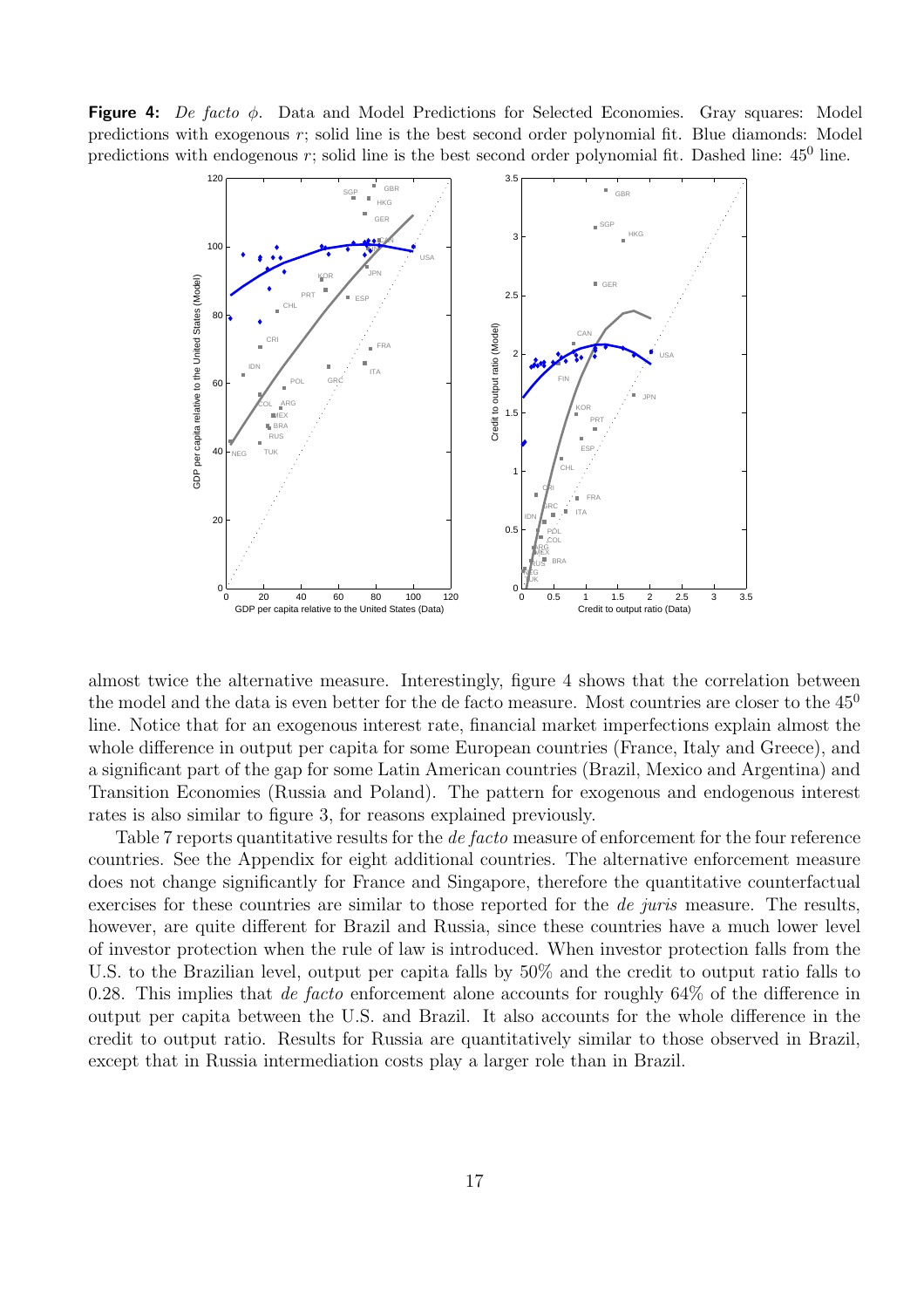|                                     |        |         | Exogenous in-         |                 | <b>Endogenous</b>    |                 |
|-------------------------------------|--------|---------|-----------------------|-----------------|----------------------|-----------------|
|                                     |        |         | terest rate           | Credit to       | interest rate        |                 |
|                                     | $\phi$ |         | Output per<br>capita, |                 | Output per           | Credit to       |
|                                     |        | $\tau$  | % baseline            | output<br>ratio | capita<br>% baseline | output<br>ratio |
|                                     |        |         |                       |                 |                      |                 |
| <b>Baseline</b> case                | 0.26   | $0.5\%$ | 100                   | 2.02            | 100                  | 2.02            |
| Brazil (data)                       | 0.039  | 1.1%    | 22                    | 0.35            | 22                   | 0.35            |
| Model's predictions                 |        |         |                       |                 |                      |                 |
| 1) Intermed. costs                  | 0.26   | $1.1\%$ | 94.17                 | 1.78            | 97.77                | 2.00            |
| 2) Enforcement                      | 0.039  | $0.5\%$ | 49.22                 | 0.28            | 93.79                | 1.91            |
| 3) Intermed. costs $&$ enforcement  | 0.039  | 1.1%    | 47.57                 | $0.25\,$        | 93.50                | 1.90            |
|                                     |        |         |                       |                 |                      |                 |
| France (data)                       | 0.10   | $0.2\%$ | 77                    | 0.86            | 77                   | 0.86            |
| Model's predictions                 |        |         |                       |                 |                      |                 |
| 1) Intermed. costs                  | 0.26   | 0.2%    | 103.01                | 2.12            | 97.77                | 2.03            |
| 2) Enforcement                      | 0.101  | 0.5%    | 68.35                 | 0.73            | 97.67                | 1.94            |
| 3) Intermed. costs $&$ enforcement  | 0.101  | 0.2%    | 70.09                 | 0.77            | 98.74                | 1.95            |
| Russia (data)                       | 0.05   | 1.9%    | 23                    | 0.15            | 23                   | 0.15            |
| Model's predictions                 |        |         |                       |                 |                      |                 |
| 1) Intermed. costs                  | 0.26   | 1.9%    | 86.31                 | 1.45            | 93.89                | 1.99            |
| 2) Enforcement                      | 0.045  | 0.5%    | 51.16                 | 0.32            | 96.51                | 1.90            |
| 3) Intermed. costs $&$ enforcement  | 0.045  | 1.9%    | 46.89                 | 0.24            | 87.69                | 1.89            |
|                                     |        |         |                       |                 |                      |                 |
| Singapore (data)                    | 0.38   | 0.5%    | 68                    | 1.15            | 68                   | 1.15            |
| Model's predictions                 |        |         |                       |                 |                      |                 |
| 1) Intermed. costs                  | 0.26   | $0.5\%$ | 100                   | 2.02            | 100                  | 2.02            |
| 2) Enforcement                      | 0.37   | 0.5%    | 114.27                | 3.08            | 101.06               | 2.05            |
| 3) Intermed. costs $\&$ enforcement | 0.37   | $0.5\%$ | 114.27                | 3.08            | 101.06               | 2.05            |

### **Table 7:**  $De\ facto\ \phi$ . Data and Model Predictions for Reference Economies.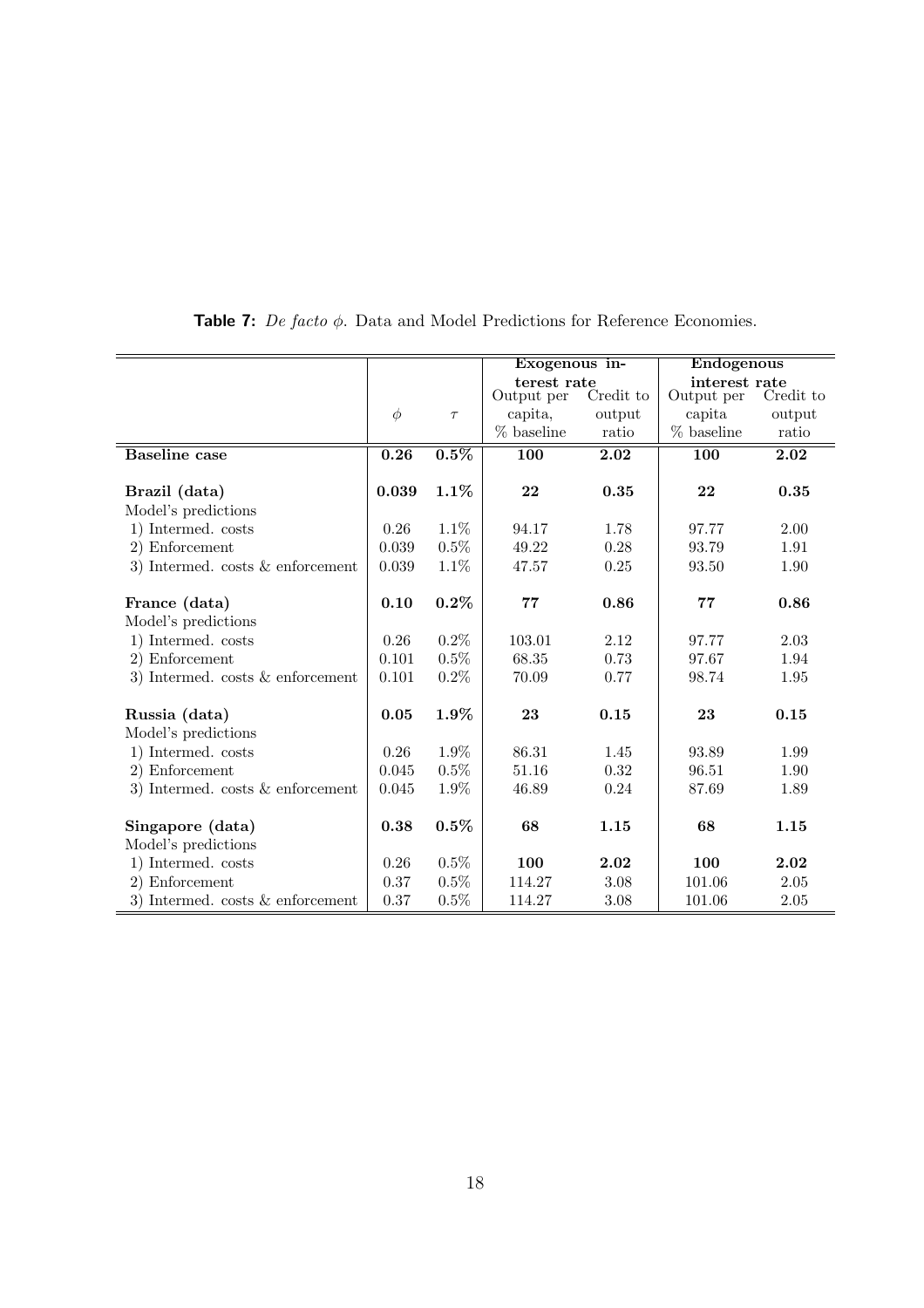### 7 Constrained Firms

In our baseline economy about 10% of firms fully self-finance and the remainder seek loans at some point during the 35 year model period. This raises the question: How would our results change if entrepreneurs were less credit constrained? In order to answer this question we use the Quadrini (2000) two sector model of production which adds an unconstrained "corporate sector" to the constrained entrepreneurial sector. This provides a robustness check on our results.<sup>20</sup> The corporate sector has a representative firm with a standard constant returns-to-scale production function:  $K_c$  and  $N_c$  denote capital and labor, respectively, and  $A_c$  is a total factor productivity (TFP) parameter. The corporate firm's output of consumption good,  $Y_c$ , is given by:

$$
Y_{ct} = A_c K_{ct}^{\theta} N_{ct}^{1-\theta}, \quad \theta \in (0,1), \quad A_c > 0.
$$
 (17)

The representative firm in the corporate sector takes factor prices  $(w, r)$  as given and chooses labor and capital to maximize profits. The first order conditions of this problem are:

$$
w_t = (1 - \theta) A_c \left(\frac{K_{ct}}{N_{ct}}\right)^{\theta},\tag{18}
$$

$$
(1 + r_t) = \theta A_c \left(\frac{K_{ct}}{N_{ct}}\right)^{\theta - 1}.
$$
 (19)

The only other equations of our original model economy that are modified by the introduction of this corporate sector are the two market clearing conditions (14) and (15) which become:

$$
\iint\limits_{z \in E(w_t, r_t)} n(x; w_t, r_t) \Upsilon_t(db) \Gamma(dx) + N_c(w_t, r_t) = \iint\limits_{z \in E^c(w_t, r_t)} \Upsilon_t(db) \Gamma(dx)
$$
\n(20)

$$
\iint\limits_{E\in(w_t,r_t)} k(b,x;w_t,r_t) \Upsilon_t(db)\Gamma(dx) + K_c(w_t,r_t) = \iint b\Upsilon_t(db)\Gamma(dx). \tag{21}
$$

We wish to perform quantitative exercises, and must now calibrate two additional parameters: the capital share in the corporate technology,  $\theta$ , and TFP parameter,  $A_c$ . Consistent with Gollin (2002), we assume that the capital share in the corporate sector is  $\theta = 0.40$ . We calibrate  $A_c$ such that 60 percent of aggregate capital is employed in the corporate sector (see Quadrini, 2000), giving  $A_c = 0.375$ . Parameters  $\alpha$ ,  $\beta$  and  $\tau$  are the same as in table 1. We use the same targets to calibrate  $\phi$ ,  $\gamma$  and  $\epsilon$ , but their values change with the introduction of the corporate sector to:<sup>21</sup>  $\gamma = 0.953, \ \phi = 0.086 \ \text{and} \ \epsilon = 5.649.$  The new  $\gamma$  and  $\epsilon$  are close to the baseline values in table 1, but  $\phi$  is three times lower than our baseline value of 0.26 and Cagetti and De Nardi (2006). Table 8 reports key statistics of the U.S. economy and those generated by the calibrated model with a corporate sector. The model matches well all target estimates (lines 1 to 5), but now underestimates the capital to output ratio (1.72 versus 2.5). The ratio of credit to entrepreneurs over output is 0.51; if we also assume that capital in the corporate sector is borrowed, then the ratio of private credit to output is higher (1.54). Both values are considerably lower than the U.S. economy estimate of 1.98.<sup>22</sup>

We now conduct policy experiments in the corporate model identical to those in table 5: fix all other parameters, and analyze benchmark variations in intermediation costs and contract

 $z$  $($ 

 $20$ See also Wynne  $(2005)$ .

<sup>&</sup>lt;sup>21</sup>As before, parameters  $\gamma$ ,  $\phi$  and  $\epsilon$  are calibrated to set the yearly real interest rate in the model to 2 percent, the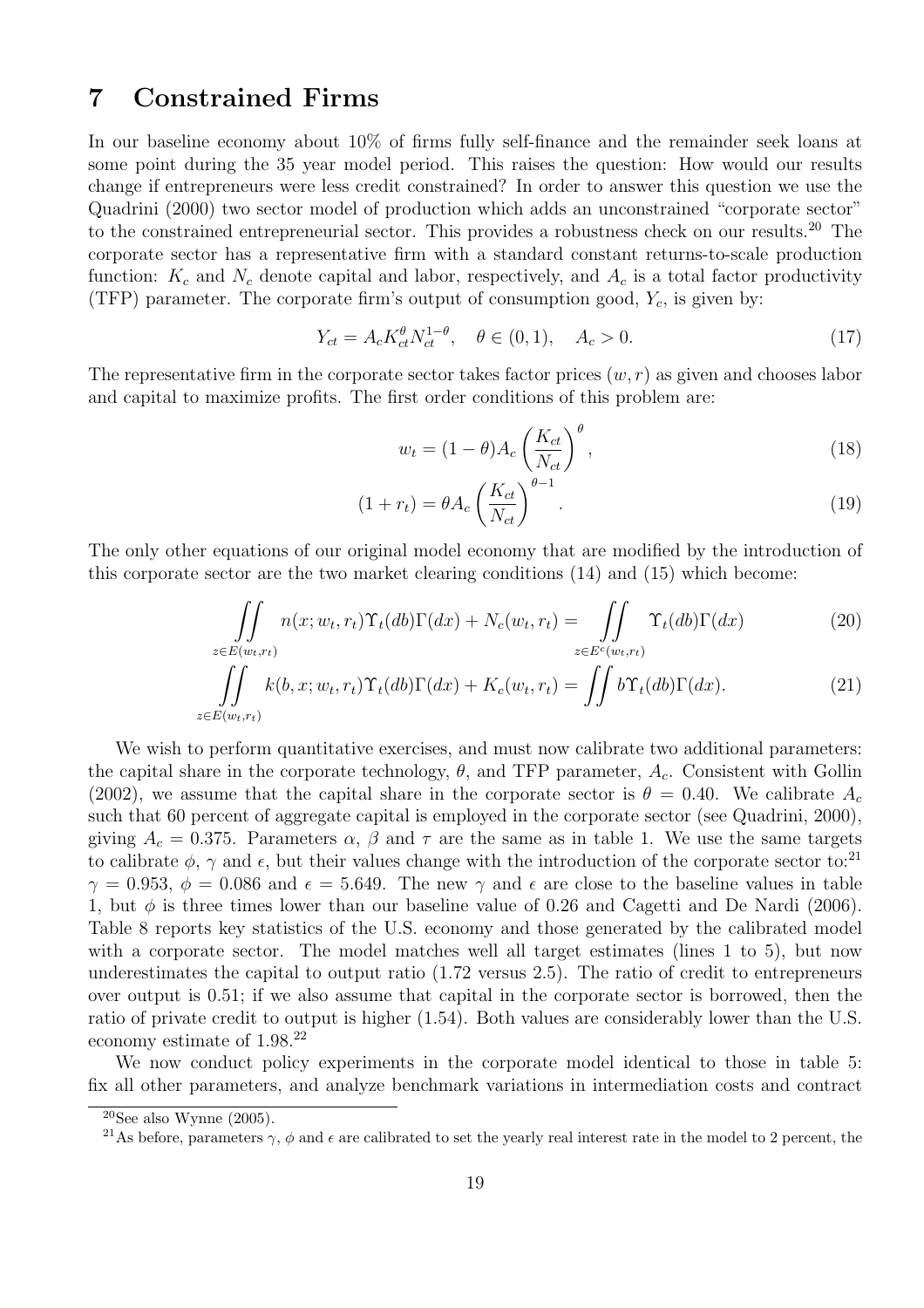Table 8: Basic statistics, U.S. and economy with a corporate sector. Sources: International Financial Statistics database, Demirgüç-Kunt and Huizinga (1999), Quadrini (1999), Quadrini (2000), Maddison (1995), and World Development Indicators database.

|                                                 | U.S. economy | Baseline economy |
|-------------------------------------------------|--------------|------------------|
| Yearly real interest rate $(\%)$                | 2.00         | 2.00             |
| Tax as a percentage of total bank assets $(\%)$ | 0.50         | 0.50             |
| $\%$ of entrepreneurs $(\%)$                    | 9.00         | 9.01             |
| Entrepreneurs' income Gini $(\%)$               | 45           | 45               |
| Capital employed in the corporate sector $(\%)$ | 60           | 60               |
| Capital to output ratio                         | 2.5          | 1.72             |
| Private credit as a share of GDP                | $1.98\,$     | $0.51 - 1.54$    |

enforcement. Table 9 shows that when the interest rate is exogenously determined the results are similar to what we found previously, but the output effect is stronger. When the enforcement parameter decreases by a factor of 2 and intermediation costs double, output decreases by 61% in table 9 but by only 28% in table 5. The reason for this difference in magnitude is the absence of wage changes in the model with a corporate sector. An exogenous interest rate implies an exogenously determined wage rate – see equations (18) and (19). Therefore, higher credit market imperfections imply, for given factor prices, lower demand for loans by each entrepreneur which decreases capital input and therefore labor demand. Previously, lower labor demand implied a decrease in the wage rate, which increased labor input and output. Now, the wage rate is constant and potential entrepreneurs become workers in the corporate sector. The fraction of total capital used by the corporate sector increases sharply with higher credit market imperfections, but the sector is not necessarily more productive than some of the credit constrained entrepreneurs, which accounts for the output loss.

When the interest rate is endogenous, the results are sharply different than in the case without a corporate sector. Now when the enforcement parameter decreases by a factor of 2 and intermediation costs double, output decreases by 50% in table 9; it decreased by only 3.8% in table 5. Nonetheless, there is still a sizeable general equilibrium effect on output, as the 50% decrease is smaller than in the exogenous interest rate case, 61%. Lower enforcement and/or higher intermediation costs imply a lower demand for capital by each entrepreneur and therefore a lower demand for labor. However, for each entrepreneur the policy effects are stronger on capital demand than on labor demand.<sup>23</sup> Capital and labor are then used by the corporate sector with a higher capital labor ratio and the interest rises. The wage rate decreases, counterbalancing some of the negative effects on output. In both cases inequality decreases sharply as credit market imperfections worsen. There are more workers in this economy receiving the same (low) labor income.

Table 9 shows that adding a corporate sector deepens the effects on output of the policy experiments in table 5. This may seem surprising since the goal of adding an unconstrained corporate sector was to relax the credit constraint. Output drops because the share of capital

number of entrepreneurs over the total population to 9 percent, and the entrepreneurial income Gini to 45 percent.

 $^{22}$ This might seem at odds with, for instance, Quadrini's (2000) calibration, but in his model a time period is one year while in ours a period covers the entire time that agents engage in productive activities (35 years). The introduction of a corporate sector in a yearly model is intuitive since, in any given year, a considerable fraction of firms may not be credit constrained. In a model with longer periods, more firms are likely to be credit constrained at their inception. The different timing assumptions might justify different perspectives on when a corporate sector is appropriate.

<sup>&</sup>lt;sup>23</sup>From equation (4) observe that  $\frac{\partial n}{\partial \phi} / \frac{\partial k}{\partial \phi} = \alpha/(1 - \beta)$ , which is less than one as long as  $\alpha < \beta$ , as we assume.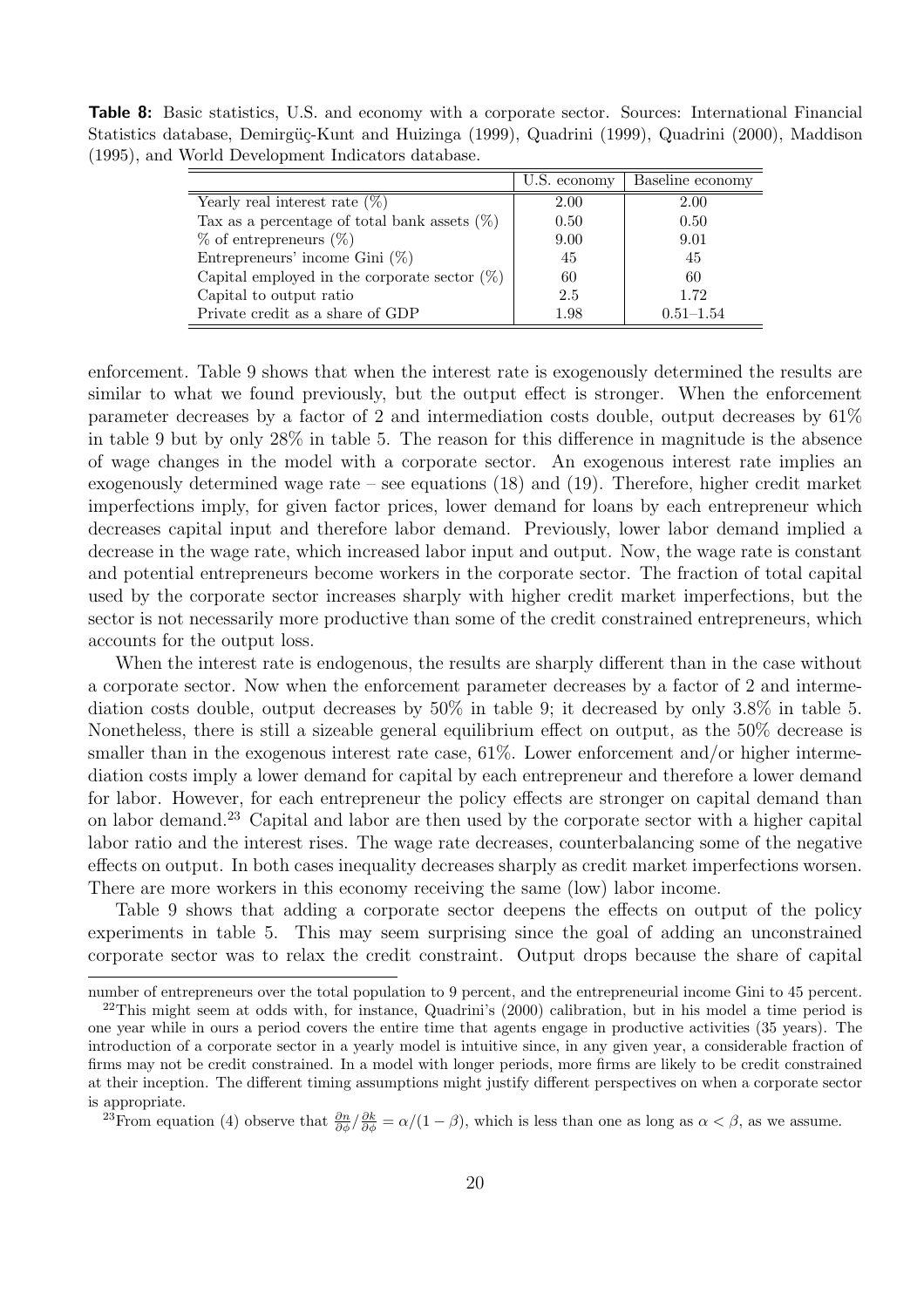| Output                                                                                              | % of Capital                                                                                         | $\%$ of       | Credit to | Entrepreneurs' | Interest |  |  |  |
|-----------------------------------------------------------------------------------------------------|------------------------------------------------------------------------------------------------------|---------------|-----------|----------------|----------|--|--|--|
| per capita,                                                                                         | employed in the                                                                                      | entrepreneurs | output    | income         | rate     |  |  |  |
| % baseline                                                                                          | corporate sector                                                                                     |               | ratio     | Gini           |          |  |  |  |
| Part (a): Exogenous interest rate, r: $\tau_{base} = 0.005$ , $\phi_{base} = 0.086$ , $A_c = 0.375$ |                                                                                                      |               |           |                |          |  |  |  |
| 100.00                                                                                              | 60                                                                                                   | 9.01          | 0.51      | 45             |          |  |  |  |
| 38.58                                                                                               | 94                                                                                                   | 7.36          | 0.10      | 25.40          |          |  |  |  |
| 26.59                                                                                               | 97                                                                                                   | 6.37          | 0.03      | 17.31          |          |  |  |  |
|                                                                                                     | Part (b): Endogenous interest rate, r: $\tau_{base} = 0.005$ , $\phi_{base} = 0.086$ , $A_c = 0.375$ |               |           |                |          |  |  |  |
| 49.68                                                                                               | 84                                                                                                   | 8.95          | 0.11      | 30.50          | 1.64     |  |  |  |
| 38.12                                                                                               | 89                                                                                                   | 8.59          | 0.02      | 23.82          | 1.83     |  |  |  |
|                                                                                                     |                                                                                                      |               |           |                |          |  |  |  |

**Table 9:** Policy Experiments: Intermediation cost & Enforcement.  $\phi_{\text{base}}$ ,  $\tau_{\text{base}}$  are baseline parameters

used by the corporate sector increases from 60% to at least 84% (in the endogenous interest rate case) when enforcement decreases by a factor of 2 and intermediation costs double. First, this illustrates that it is important to channel capital to the most productive users when agents are heterogeneous, not simply relax the percentage of constrained agents. Second, Ayyagari, Beck and Demirguç-Kunt (2003) show that the share of the entrepreneurial sector in total output (based on firms with less than 250 employees) increases with the level of development, but this relationship is not as strong as our numerical experiments suggest. For instance, the contribution of the corporate sector to total output is roughly similar in Argentina, Peru, Japan, and the United States, despite differences in their levels of economic development. Just as higher frictions decrease productivity in the entrepreneurial sector, TFP may also fall in the corporate sector through a mechanism that we do not explicitly model. For instance, low enforcement might affect the ability of large firms to mitigate operational risk, which typically is an increasing function of the firm scale.<sup>24</sup>

### 8 Concluding remarks and policy implications

This paper developed a framework to study qualitatively and quantitatively the effects of two financial frictions, intermediation costs and financial contract enforcement, on three measures of development: output per capita, total credit and inequality. We used data on intermediation costs and enforcement to map observed cross country differences in financial frictions into our model economy. We found that:

• Using independent measures of intermediation costs and enforcement, we show that financial frictions account for part of the differences in international income levels. Our counterfactual exercises using  $\phi$  de facto show that financial market imperfections explain almost the whole difference in output per capita for some European countries (France, Italy and Greece), and a significant fraction for some Latin American countries (Brazil, Mexico and Argentina) and transition economies (Russia and Poland).

<sup>&</sup>lt;sup>24</sup>We also did experiments keeping the share of the capital in the corporate sector  $(K_c/K)$  constant at 60 percent. In this case, the TFP parameter of the corporate sector,  $A_c$ , must decrease to keep the share of this sector constant, when enforcement decreases and/or intermediation costs increase. In both interest rate cases the results are roughly similar to table 5 except the credit to output ratio drops more significantly. For the share of capital in the corporate sector to be constant, productivity in this sector must decrease.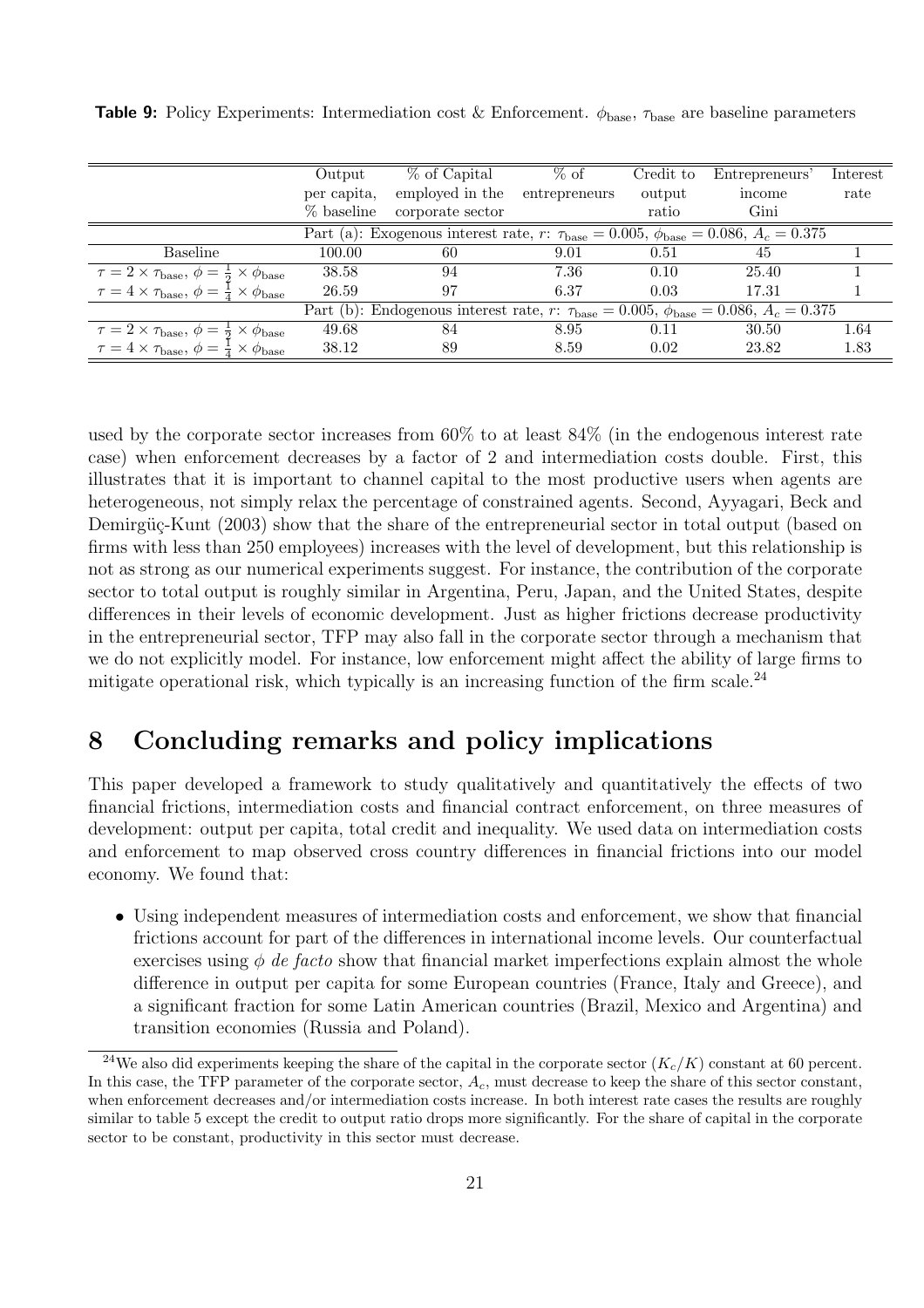• The quantitative implications of financial frictions depend on whether the interest rate is endogenous or exogenous, with the effects on output typically more pronounced when the interest rate is exogenous. An unconstrained corporate sector tends to exacerbate the impact of financial frictions on output, because corporate firms are not necessarily more efficient than some of the constrained entrepreneurs.

We conclude by discussing three related strands of literature. As noted at the outset, our paper is related to the literature on occupational choice and the dynamics of economic development and inequality (e.g., Aghion and Bolton (1997), Banerjee and Newman (1993), Lloyd-Ellis and Bernhardt (2000), and Lucas (1978)). We differ from this literature because our goal is not to study analytically the path of economic development, occupational choice or inequality; we investigate quantitatively how financial frictions affect these variables in the long run. The second literature seeks to explain why some countries are much richer than others. Part of this literature uses development accounting to investigate whether observed income disparities across countries are explained by factor accumulation or total factor productivity (e.g., Hall and Jones (1999) and Prescott (1998)). Another part uses a modified version of the neoclassical growth model to study whether plausible differences in policy distortions and barriers to the use of better technologies can account for differences in income per worker across countries (e.g., Acemoglu and Ventura (2002) and Parente and Prescott (1999)). Our analysis is similar, but focuses on financial frictions and two important micro-foundations, occupational choice and limited commitment to financial contracts. We also investigate other dimensions of the data, such as credit as a share of output and inequality.

Finally, our paper is related to a large literature on finance, economic growth and development (e.g., Bencivenga and Smith (1991), Boyd and Smith (1998) and Greenwood and Jovanovic  $(1990)$ .<sup>25</sup> We do not study the evolution of financial markets over the process of development. Instead, we focus on how the reform of exogenous financial policies affects the economy. In this respect, Amaral and Quintin (2005), Castro, Clementi and MacDonald (2004), Erosa and Hidalgo-Cabrillana (2007), Jeong and Townsend (2007), Quintin (2001) and Shleifer and Wolfenzon (2002) are closest to our work. Castro et al. (2004) and Shleifer and Wolfenzon (2002) derive important theoretical results, but do not study the quantitative implications of the model; $^{26}$  they use econometrics to test a number of qualitative results. Erosa and Hidalgo-Cabrillana (2007) study the quantitative implications of capital market imperfections in the steady-state equilibrium at a fixed interest rate (equal to the rate of time preference), but do not consider general equilibrium effects. Amaral and Quintin (2005) also consider a fixed interest rate (small open economy). The Jeong and Townsend (2007) model is similar to ours, but their quantitative exercises are different. With Thailand data, they use occupational choice and credit constraints to show that the effects of financial deepening on TFP depend on factor prices (general equilibrium). Quintin (2001) studies a dynamic general equilibrium model which focuses on the link between limited enforcement and international differences in firm size and Guner et al. (2004) examine a broader set of policies that restrict firm size. Their focus is on international firm size distributions.

<sup>&</sup>lt;sup>25</sup>There is also an important literature that studies empirically the relationship between financial development and economic development. See King and Levine (1993), Levine (1997), and Rajan and Zingales (1998).

 $^{26}$ In a costly state verification model with a credit market imperfection and no choice, Castro et al. (2004) show that the effect of investor protection on capital accumulation is not linear. As here, there are two effects: a demand effect and a general equilibrium (supply) effect.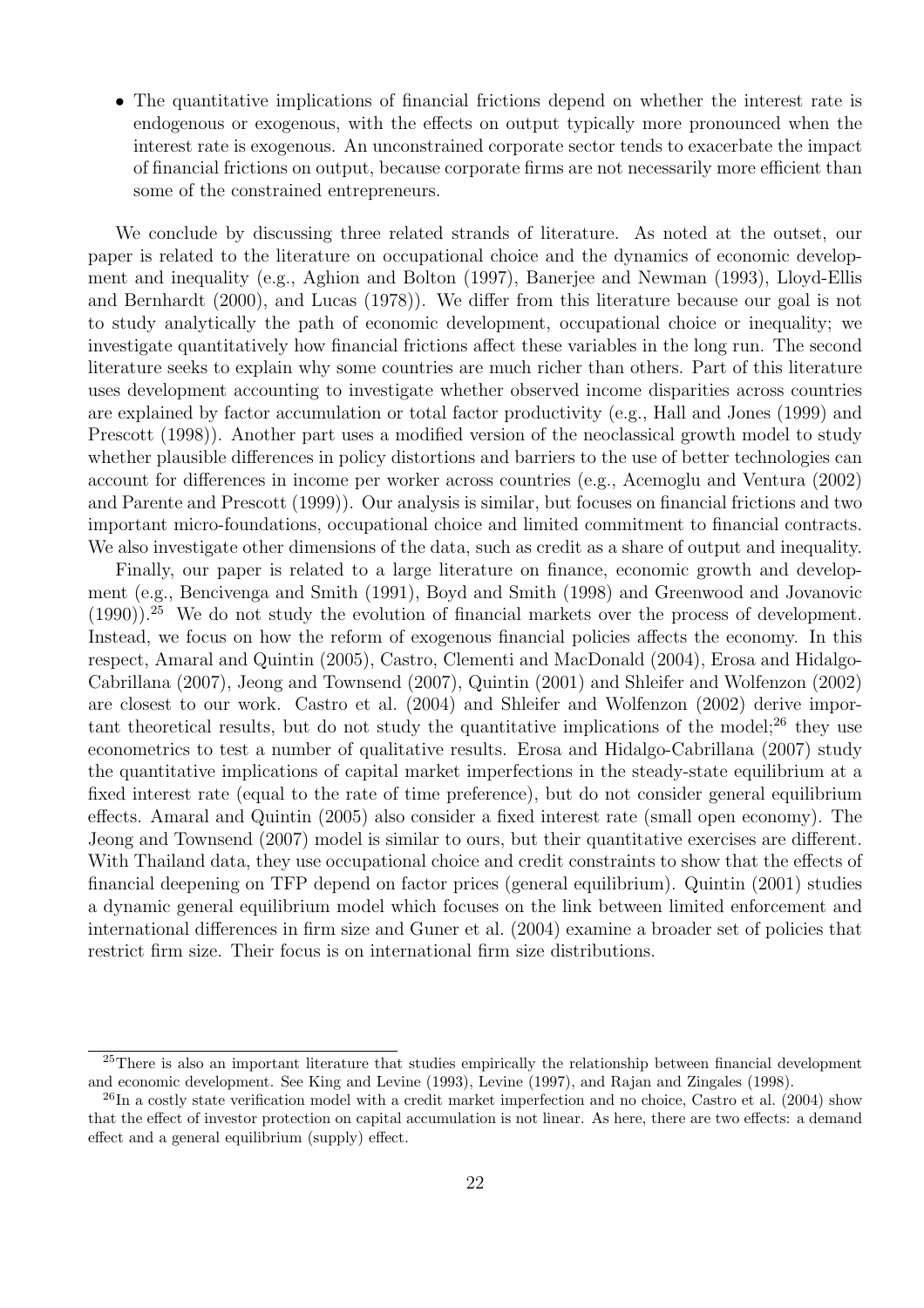## References

- Acemoglu, D. and Ventura, J. (2002), 'The world income distribution', Quarterly Journal of Economics  $117(2)$ , 659–694.
- Aghion, P. and Bolton, P. (1997), 'A theory of trickle-down growth and development', Review of Economic Studies  $64(2)$ , 151–172.
- Amaral, P. and Quintin, E. (2005), Financial intermediation and economic development: A quantitative assessment, Working paper, Federal Reserve Bank of Dallas.
- Antunes, A. and Cavalcanti, T. (2007), 'Start up costs, limited enforcement, and the hidden economy', European Economic Review 51(1), 203–224.
- Antunes, A., Cavalcanti, T. and Villamil, A. (2007), 'Computing general equilibrium models with occupational choice and financial frictions'. Forthcoming in Journal of Mathematical Economics.
- Araújo, A. and Funchal, B. (2005), Past and future of the bankruptcy law in Brazil and Latin America, Working paper, Fundação Getúlio Vargas.
- Ayyagari, M., Beck, T. and Demirgüç-Kunt, A. (2003), Small and medium enterprises across the globe: A new database, Working Paper 3127, World Bank.
- Banerjee, A. V. and Newman, A. F. (1993), 'Occupational choice and the process of development', Journal of Political Economy  $101(2)$ , 274–298.
- Bencivenga, V. R. and Smith, B. D. (1991), 'Financial intermediation and endogenous growth', Review of Economic Studies 58(2), 195–290.
- Boyd, J. and Smith, B. (1998), 'The evolution of debt and equity markets in economic development', *Economic Theory* **12**, 519–560.
- Cagetti, M. and De Nardi, M. (2006), 'Entrepreneurship, frictions and wealth', Journal of Political Economy  $114(5)$ , 835–870.
- Calomiris, C. W. and Beim, D. O. (2000), Emerging Financial Markets, McGraw-Hill.
- Castro, R., Clementi, G. L. and MacDonald, G. (2004), 'Investor protection, optimal incentives, and economic growth', Quarterly Journal of Economics 119(3), 1131–1175.
- Chaterjee, S., Corbae, D., Nakajima, M. and Ríos-Rull, J.-V. (2002), A quantitative theory of unsecured consumer credit with risk of default, Working Paper 02-6, Federal Reserve Bank of Philadelphia.
- Demirgüç-Kunt, A., Leaven, L. and Levine, R. (2004), 'Regulations, market structure, institutions, and the cost of financial intermediation', Journal of Money, Credit and Banking 36(3), 593–622.
- Demirgüç-Kunt, A. and Huizinga, H. (1999), 'Determinants of commercial bank interest margins and profitability: some international evidence', World Bank Economic Review 13, 379–408.
- Djankov, S., McLiesh, C. and Shleifer, A. (2005), Private credit in 129 countries, Mimeo, Department of Economics, Harvard University.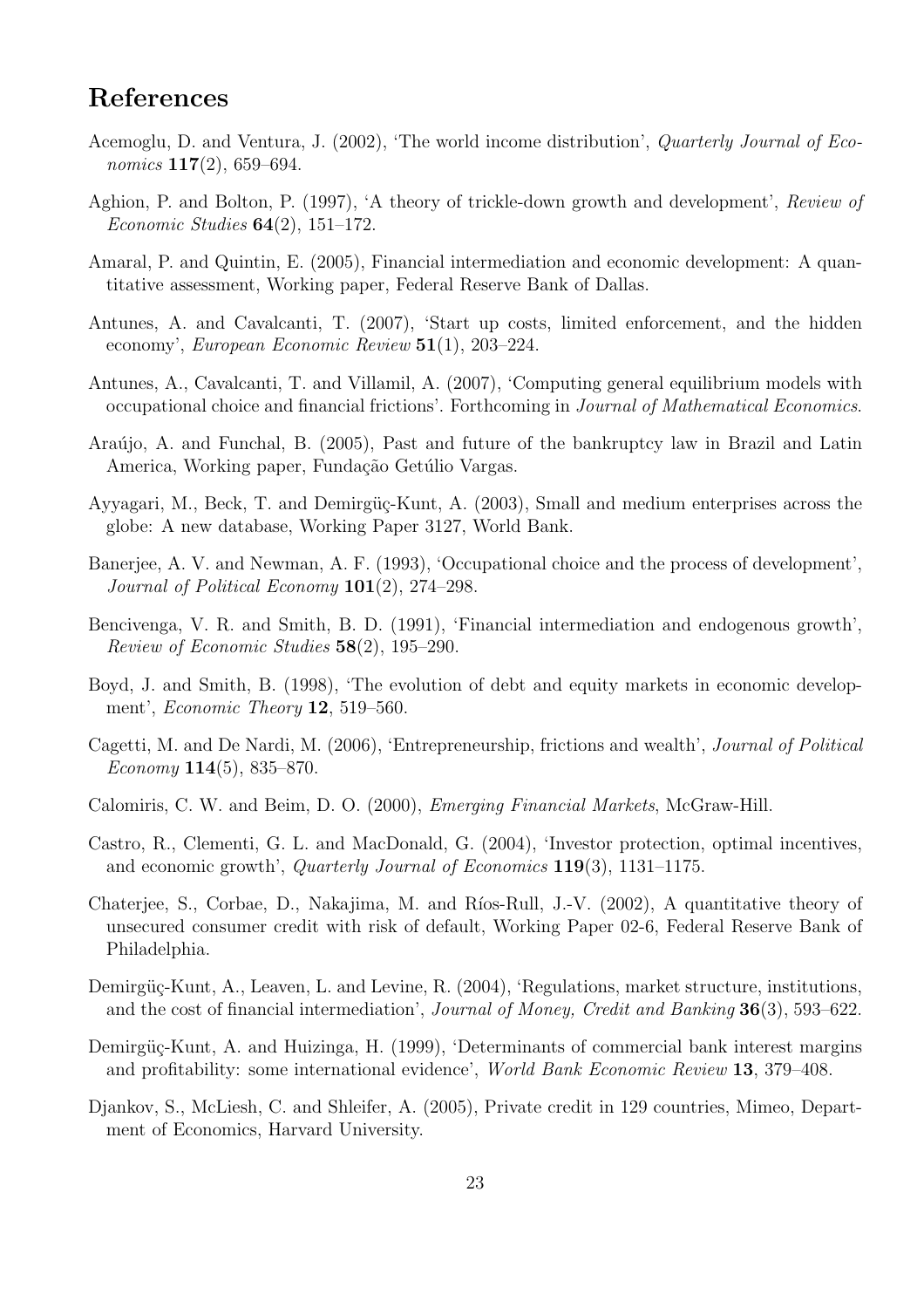- Dubey, P., Geanakoplos, J. and Shubik, M. (2005), 'Default and punishment in general equilibrium', *Econometrica* **73**(1), 1–37.
- Erosa, A. and Hidalgo-Cabrillana, A. (2007), 'On finance as a theory of TFP, cross-industry productivity differences, and economic rents'. Forthcoming in International Economic Review.
- Gokhale, J. and Kotlikoff, L. (2000), The baby boomers' mega-inheritance myth or reality?, Economic Commentary, Federal Reserve Bank of Cleveland.
- Gollin, D. (2002), 'Getting income shares right', *Journal of Political Economy* 110(2), 458–474.
- Grant, C. (2003), Evidence on the effects of us consumer banckruptcy exemptions, Working paper, European University Institute.
- Greenwood, J. and Jovanovic, B. (1990), 'Financial development, growth, and distribution of income', Journal of Political Economy 98(5), 1076–1107.
- Guner, N., Ventura, G. and Yi, X. (2004), 'Macroeconomic implications of restricions on size', Mimeo .
- Hall, R. and Jones, C. (1999), 'Why do some countries produce so much more output per worker than others?', Quarterly Journal of Economics  $114(1)$ , 83–116.
- Jeong, H. and Townsend, R. M. (2007), 'Sources of TFP growth: Occupational choice and financial deepening', *Economic Theory*  $32(1)$ , 179–221.
- Kaufmann, D., Kraay, A. and Mastruzzi, M. (2003), Governance matters III: Updated governance indicators for 1996–02, Policy Research Working Paper 3106, World Bank.
- Kehoe, T. and Levine, D. (1993), 'Debt-constrained asset markets', Review of Economic Studies 60, 865–888.
- King, R. G. and Levine, R. (1993), 'Finance, entrepreneurship, and growth', Journal of Monetary Economics 32, 513–542.
- Krasa, S., Sharma, T. and Villamil, A. P. (2007), 'Bankruptcy and firm finance'. Forthcoming in Economic Theory.
- Krasa, S. and Villamil, A. P. (2000), 'Optimal contracts when enforcement is a decision variable', Econometrica 68, 119–134.
- La Porta, R., Lopes-de-Silanes, F., Shleifer, A. and Vishny, R. (1998), 'Law and finance', Journal of Political Economy  $106(6)$ , 1113–1155.
- Levine, R. (1997), 'Financial development and economic growth: Views and agenda', *Journal of* Economic Literature  $\text{XXXV}(2)$ , 688–726.
- Lloyd-Ellis, H. and Bernhardt, D. (2000), 'Inequality and economic development', Review of Economic Studies **67**(1), 147–168.
- Lucas, Jr, R. E. (1978), 'On the size distribution of business firms', Bell Journal of Economics  $9(2)$ , 508–523.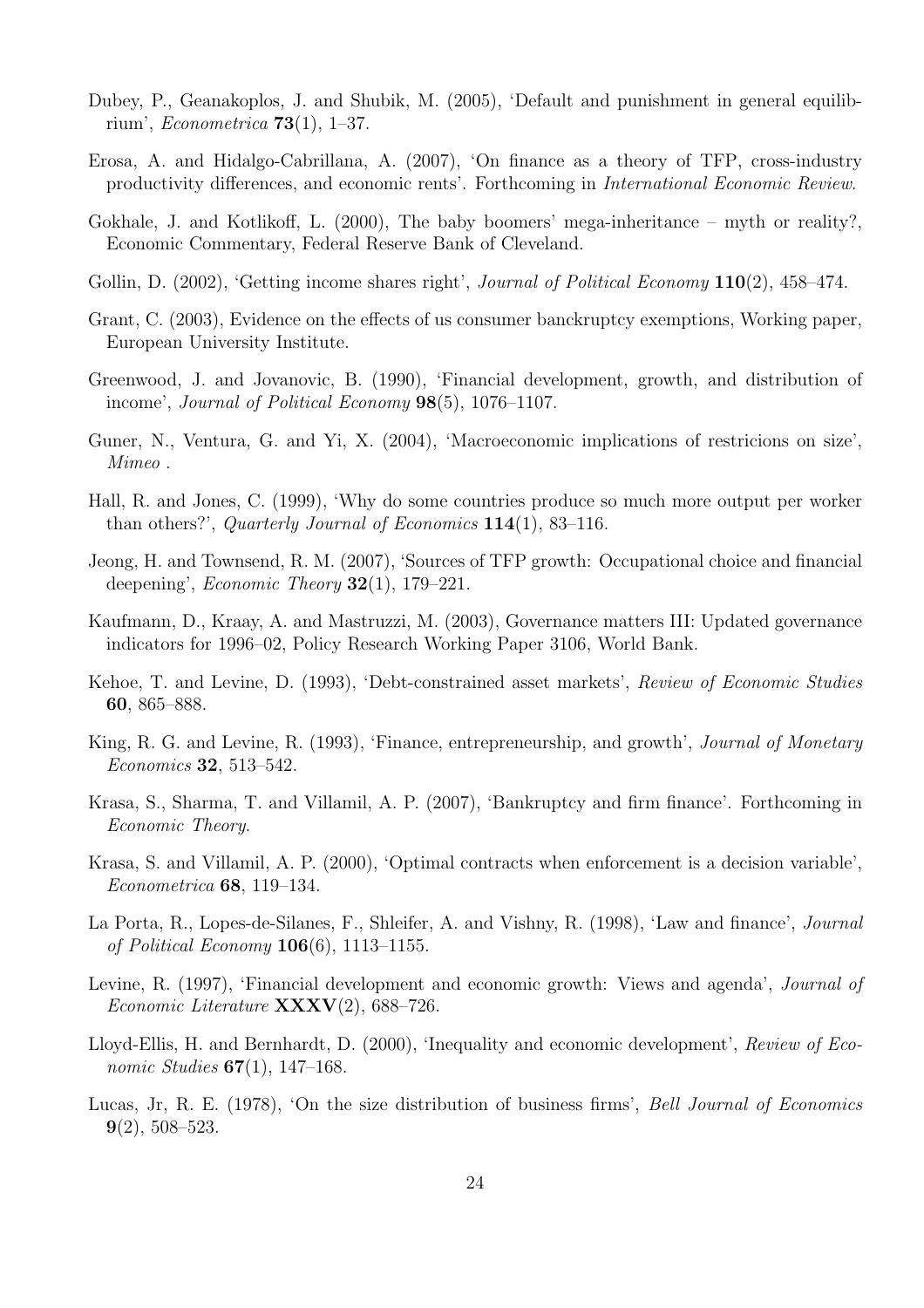- Maddison, A. (1995), Monitoring the World Economy, Organization for Economic Cooperation and Development, Paris.
- Parente, S. L. and Prescott, E. C. (1999), 'Monopoly rights: A barrier to riches', American Economic Review 89(5), 1216–1233.
- Parente, S. L. and Prescott, E. C. (2000), Barriers to riches, MIT Press, Cambridge, Massachusetts.
- Prescott, E. C. (1998), 'Needed: A theory of total factor productivity', International Economic Review 39(3), 525–551.
- Quadrini, V. (1999), 'The importance of entrepreneurship for wealth concentration and mobility', Review of Income and Wealth 45.
- Quadrini, V. (2000), 'Entrepreneurship, saving, and social mobility', Review of Economic Dynamics  $3(1)$ , 1–40.
- Quintin, E. (2001), Limited enforcement and the organization of production, Mimeo, Federal Reserve Bank of Dallas.
- Rajan, R. G. and Zingales, L. (1998), 'Financial dependence and growth', American Economic Review 88(3), 559–586.
- Shleifer, A. and Wolfenzon, D. (2002), 'Investor protection and equilty markets', Journal of Financial Economics  $66(1)$ , 3-27.
- The World Bank (2005a), Doing Business in 2005: Removing Obstacles to Growth, Washington, DC: World Bank.
- The World Bank (2005b), World Development Indicators, Washington, DC: World Bank.
- Wynne, J. (2005), 'Wealth as a Determinant of Comparative Advantage', American Economic Review 95(1), 226–54.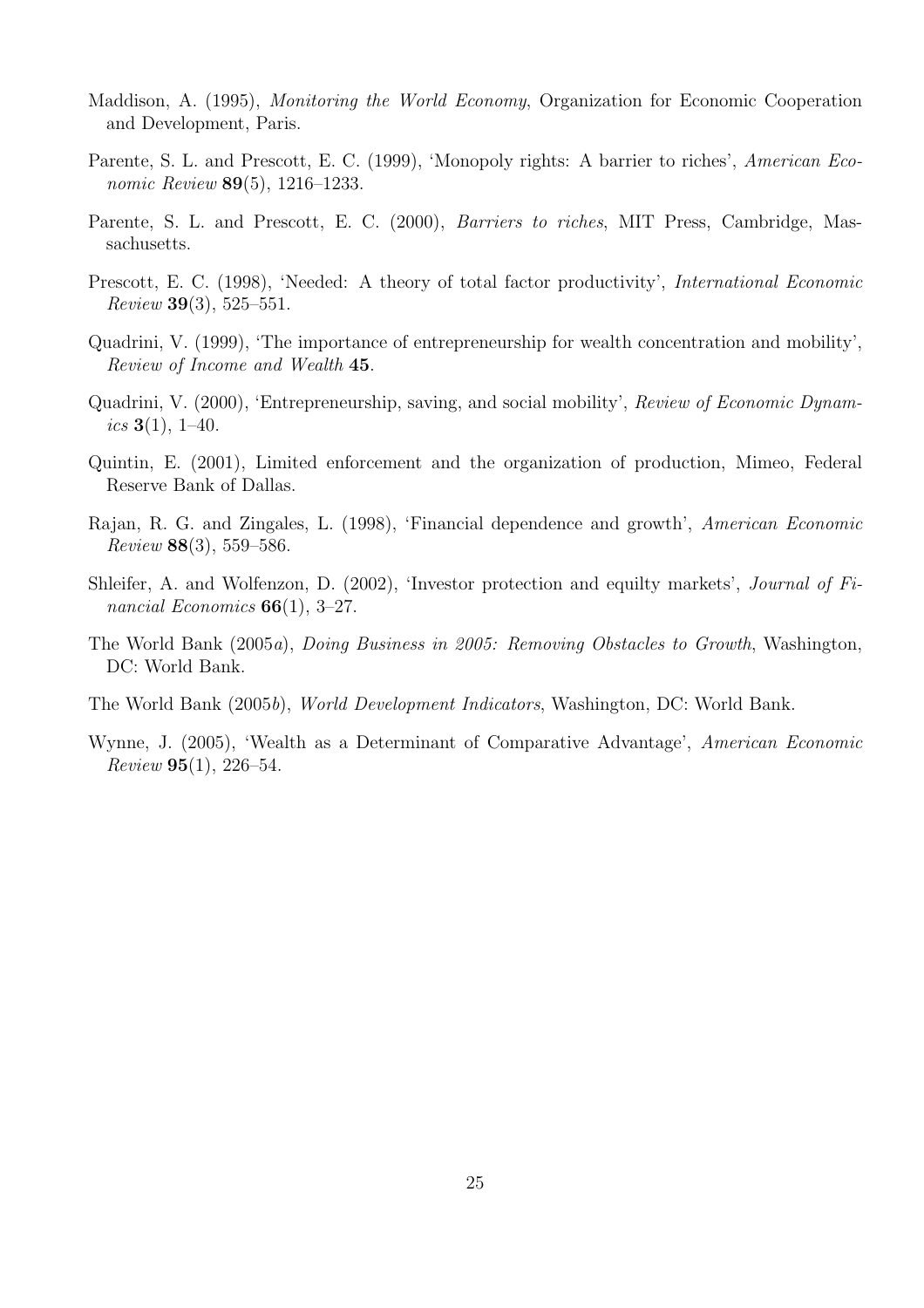### A Sensitivity Analysis

#### **A.1** Definition of  $\tau$

In the quantitative exercises we use data on intermediary taxes over total assets as a measure of intermediation costs. Instead, we could have used the net interest margin. Figure 5 shows that intermediary taxes in country j relative to intermediary taxes in the U.S. are strongly correlated with the net interest margin in country  $j$  relative to the net interest margin in the U.S. Thus, the results are broadly similar.

Figure 5: Net Interest Margin of country j relative to the net interest margin of the U.S. versus intermediary taxes of country j relative to intermediary taxes of the U.S. The dashed line is the  $45^{\circ}$  line.



#### A.2 Parameter Sensitivity

In this section we show how the baseline economy changes with each parameter of the model. We evaluate the effects of a deviation of one percent in each parameter from its baseline value on output per capita, the wage rate, the percent of entrepreneurs, total private credit as a share of output, entrepreneurs' income inequality and the interest rate. Table 10 shows that our results are robust to all parameters except for the utility parameter  $\gamma$ . Notice that  $1 - \gamma$  is the fraction of income that is left to the next generation. Therefore, a lower  $\gamma$  implies higher savings and therefore higher capital and output.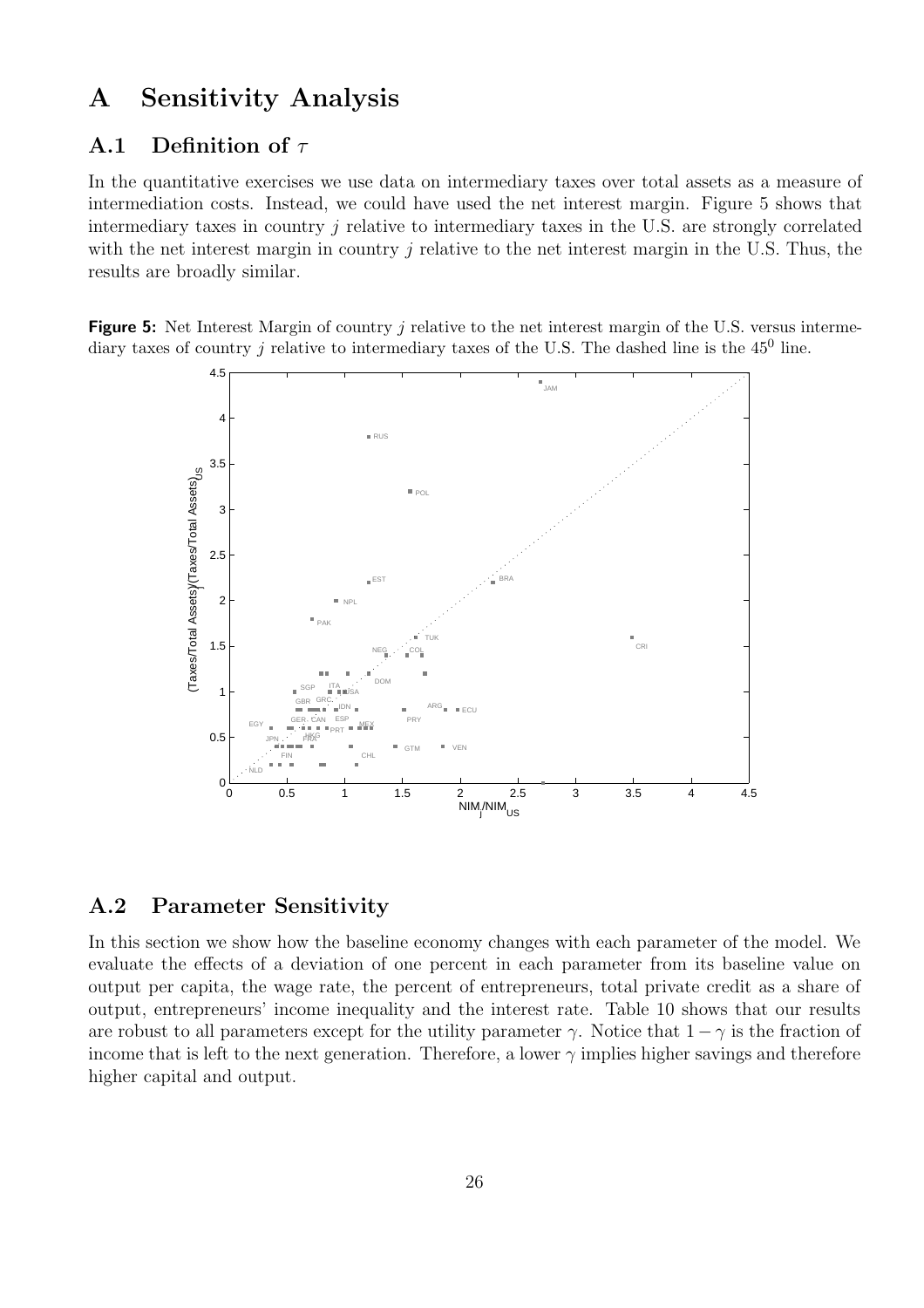|                                                          | Output      | Wage,                                     | $%$ of | Credit to | Entrepreneurs' | Interest |
|----------------------------------------------------------|-------------|-------------------------------------------|--------|-----------|----------------|----------|
|                                                          | per capita, | % baseline                                |        | output    | income         | rate     |
|                                                          | % baseline  |                                           |        | ratio     | Gini           |          |
|                                                          |             | Part (a): Exogenous interest rate, $r$ .  |        |           |                |          |
| <b>Baseline</b>                                          | 100.00      | 100.00                                    | 8.80   | 2.02      | 45.35          | 1        |
| $\overline{\gamma_1} = 1.01 \times \gamma_{\text{base}}$ | 98.64       | 99.25                                     | 8.61   | 2.03      | 45.75          | 1        |
| $\gamma_2 = 0.99 \times \gamma_{\text{base}}$            | 101.55      | 100.75                                    | 8.95   | 1.99      | 44.91          |          |
| $\epsilon_1 = 1.01 \times \epsilon_{base}$               | 99.90       | 99.85                                     | 8.72   | 2.01      | 45.47          |          |
| $\epsilon_2 = 0.99 \times \epsilon_{base}$               | 100.19      | 100.15                                    | 8.83   | 2.01      | 45.18          |          |
| $\alpha_1 = 1.01 \times \alpha_{base}$                   | 98.83       | 98.80                                     | 8.66   | 2.01      | 45.80          |          |
| $\alpha_2 = 0.99 \times \alpha_{base}$                   | 101.16      | 101.35                                    | 8.91   | 2.01      | 44.92          | 1        |
| $\beta_1 = 1.01 \times \beta_{base}$                     | 102.13      | 102.55                                    | 8.51   | 1.98      | 45.82          | 1        |
| $\beta_2=0.99\times\beta_{\rm base}$                     | 97.96       | 97.45                                     | 9.06   | 2.03      | 44.94          | 1        |
|                                                          |             | Part (b): Endogenous interest rate, $r$ . |        |           |                |          |
| $\overline{\gamma_1} = 1.01 \times \gamma_{\text{base}}$ | 92.34       | 91.31                                     | 8.77   | 1.68      | 45.23          | 1.39     |
| $\gamma_2 = 0.99 \times \gamma_{\text{base}}$            | 106.88      | 107.93                                    | 8.80   | 2.35      | 45.49          | 0.71     |
| $\epsilon_1 = 1.01 \times \epsilon_{base}$               | 99.90       | 99.85                                     | 8.72   | 2.02      | 45.50          |          |
| $\epsilon_2=0.99\times\epsilon_{\rm base}$               | 100.09      | 100.15                                    | 8.83   | 2.01      | 45.19          |          |
| $\alpha_1 = 1.01 \times \alpha_{base}$                   | 98.93       | 98.80                                     | 8.65   | 2.02      | 45.81          |          |
| $\alpha_2 = 0.99 \times \alpha_{base}$                   | 101.19      | 101.06                                    | 8.91   | 2.01      | 44.93          | 1        |
| $\beta_1 = 1.01 \times \beta_{base}$                     | 102.71      | 103.44                                    | 8.48   | 2.02      | 45.85          | 0.97     |
| $\beta_2 = 0.99 \times \beta_{base}$                     | 97.38       | 96.85                                     | 9.07   | 2.01      | 44.89          | 1.02     |

Table 10: Sensitivity Analysis. Subscript 'base' stands for the baseline parameter values.

### B Additional Counterfactual Simulations

Compare tables 9 and 10 to tables 6 and 7. They show that the results for two other Latin American countries, Argentina and Chile, are roughly similar to Brazil. For the European countries, Italy is similar to France but Germany and the U.K. over predict output and credit. Transition country Poland is similar to Russia. Finally, high growth Asian countries Hong Kong and S. Korea are similar to Singapore (i.e., over predict output and credit). The over predictions of the high growth Asian countries, Germany and the U.K. suggest that other factors, which we abstract from, are important for explaining the output and credit market gaps between these countries and the U.S. (e.g., labor market institutions, government policies, etc.)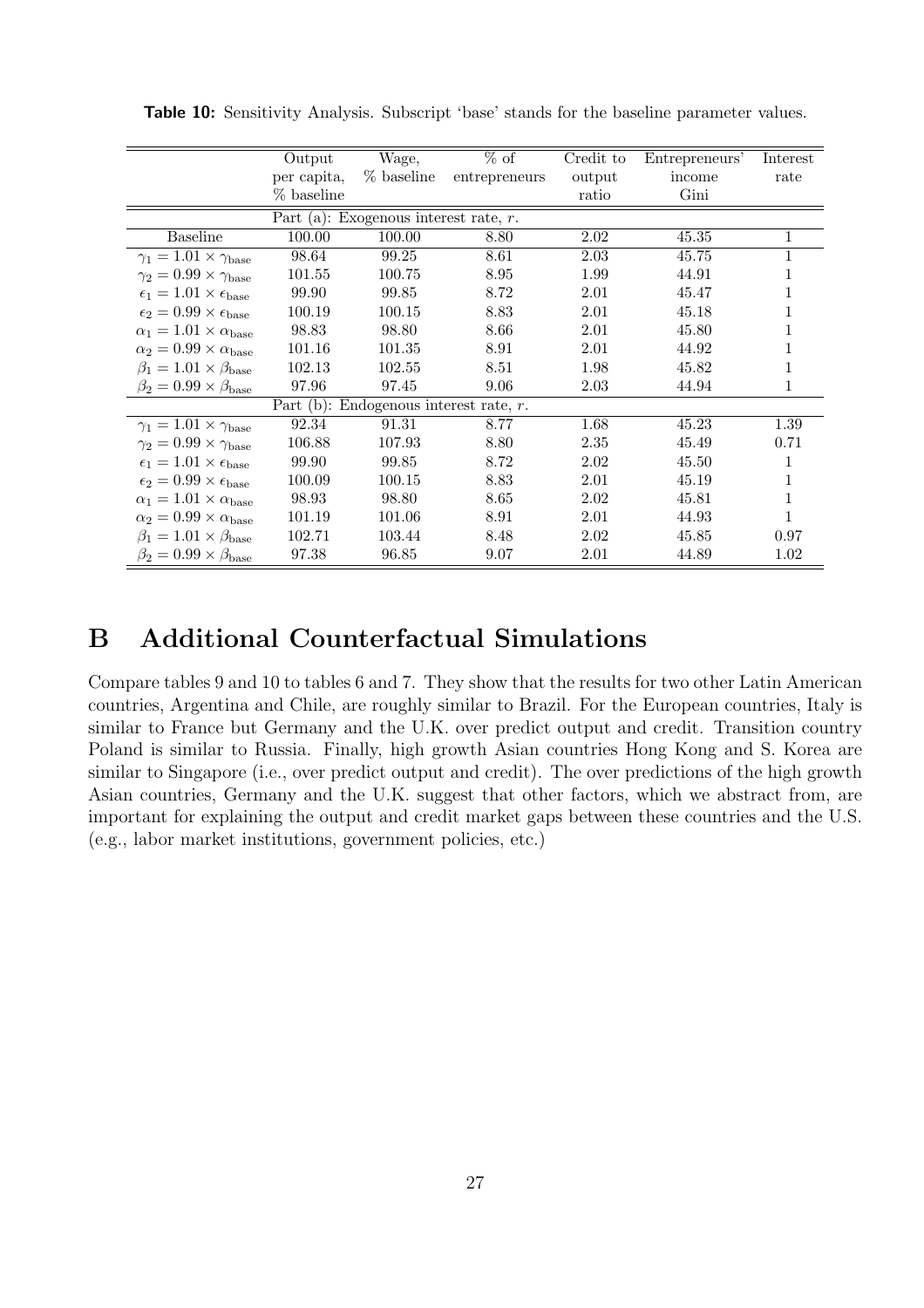|                                    |            |         | Exogenous in- |            | Endogenous           |            |
|------------------------------------|------------|---------|---------------|------------|----------------------|------------|
|                                    |            |         | terest rate   |            | interest rate        |            |
|                                    |            |         |               |            |                      |            |
|                                    |            |         | Output per    | Credit to  | Output per           | Credit to  |
|                                    | $\phi$     | $\tau$  | capita,       | output     | capita               | output     |
|                                    |            |         | $%$ baseline  | ratio      | % baseline           | ratio      |
| <b>Baseline</b> case               | 0.26       | $0.5\%$ | 100           | 2.02       | 100                  | 2.02       |
| Argentina (data)                   | 0.11       | $0.4\%$ | 29            | 0.19       | 29                   | 0.19       |
| Model's predictions                |            |         |               |            |                      |            |
| 1) Intermed. costs                 | $0.26\,$   | 0.4%    | 101.01        | 2.05       | 100.38               | 2.02       |
| 2) Enforcement                     | 0.11       | $0.5\%$ | 70.58         | 0.79       | 97.96                | 1.95       |
| 3) Intermed. costs and enforcement | $0.11\,$   | $0.4\%$ | 68.44         | 0.73       | 98.06                | 1.94       |
| Chile (data)                       | 0.1486     | 0.1%    | 27            | 0.62       | 27                   | 0.62       |
| Model's predictions                |            |         |               |            |                      |            |
| 1) Intermed. costs                 | 0.26       | 0.1%    | 103.88        | 2.16       | 101.47               | 2.02       |
| 2) Enforcement                     | 0.1486     | $0.5\%$ | 79.80         | 1.09       | 98.44                | 1.97       |
| 3) Intermed. costs and enforcement | 0.1486     | $0.1\%$ | 82.62         | $1.17\,$   | 99.80                | 1.97       |
| Germany (data)                     | 0.2971     | $0.3\%$ | 74            | 1.15       | 74                   | 1.15       |
| Model's predictions                |            |         |               |            |                      |            |
| 1) Intermed. costs                 | 0.26       | $0.3\%$ | 102.04        | 2.08       | 100.77               | 2.02       |
| 2) Enforcement                     | 0.2971     | $0.5\%$ | 105.24        | 2.34       | 100.78               | 2.02       |
| 3) Intermed. costs and enforcement | 0.2971     | $0.3\%$ | 107.38        | $2.43\,$   | 101.06               | $2.03\,$   |
| Hong Kong (data)                   | 0.37       | $0.3\%$ | 76            | 1.58       | 76                   | 1.58       |
| Model's predictions                |            |         |               |            |                      |            |
| 1) Intermed. costs                 | 0.26       | $0.3\%$ | 102.04        | 2.08       | 100.77               | 2.02       |
| 2) Enforcement                     | $0.37\,$   | $0.5\%$ | 113.67        | $3.02\,$   | 101.06               | $2.05\,$   |
| 3) Intermed. costs and enforcement | 0.37       | $0.3\%$ | 115.92        | $3.14\,$   | 101.74               | 2.05       |
| Italy (data)                       | 0.11       | $0.5\%$ | 74            | 0.69       | 74                   | 0.69       |
| Model's predictions                |            |         |               |            |                      |            |
| 1) Intermed. costs                 | 0.26       | $0.5\%$ | 100           | $2.02\,$   | 100                  | $2.02\,$   |
| 2) Enforcement                     | 0.11       | $0.5\%$ | 70.58         | 0.79       | 97.96                | 1.95       |
| 3) Intermed. costs and enforcement | 0.11       | $0.5\%$ | 70.58         | 0.79       | 97.96                | 1.95       |
| Korea, South (data)                | 0.2229     | $0.2\%$ | 51            | $\bf 0.85$ | 51                   | 0.85       |
| Model's predictions                |            |         |               |            |                      |            |
| 1) Intermed. costs                 | $0.26\,$   | $0.2\%$ | 103.01        | $2.12\,$   | 101.06               | $2.02\,$   |
| 2) Enforcement                     | 0.2229     | $0.5\%$ | 94.07         | 1.69       | 99.51                | $2.01\,$   |
| 3) Intermed. costs and enforcement | 0.2229     | $0.2\%$ | 96.89         | 1.78       | 100.58               | $2.00\,$   |
| Poland (data)                      | 0.11       | $1.6\%$ | 31            | $\bf 0.25$ | 31                   | $\bf 0.25$ |
| Model's predictions                |            |         |               |            |                      |            |
| 1) Intermed. costs                 | $0.26\,$   | $1.6\%$ | 89.22         | 1.6        | $\boldsymbol{95.25}$ | $2.00\,$   |
| 2) Enforcement                     | $0.11\,$   | $0.5\%$ | 70.58         | 0.79       | 97.96                | $1.95\,$   |
| 3) Intermed. costs and enforcement | $0.11\,$   | 1.6%    | 63.78         | 0.63       | 93.12                | 1.93       |
| United Kingdom (data)              | $\bf 0.37$ | $0.4\%$ | 79            | 1.31       | 79                   | 1.31       |
| Model's predictions                |            |         |               |            |                      |            |
| 1) Intermed. costs                 | $0.26\,$   | $0.4\%$ | 101.01        | 2.05       | 100.38               | $2.02\,$   |
| 2) Enforcement                     | 0.37       | 0.5%    | 113.67        | $3.02\,$   | 101.06               | $2.05\,$   |
| 3) Intermed. costs and enforcement | $0.37\,$   | 0.4%    | 114.63        | $3.08\,$   | 101.35               | $2.05\,$   |

### **Table 11:** De juris  $\phi$ . Empirical Data and Model Predictions for Reference Economies.